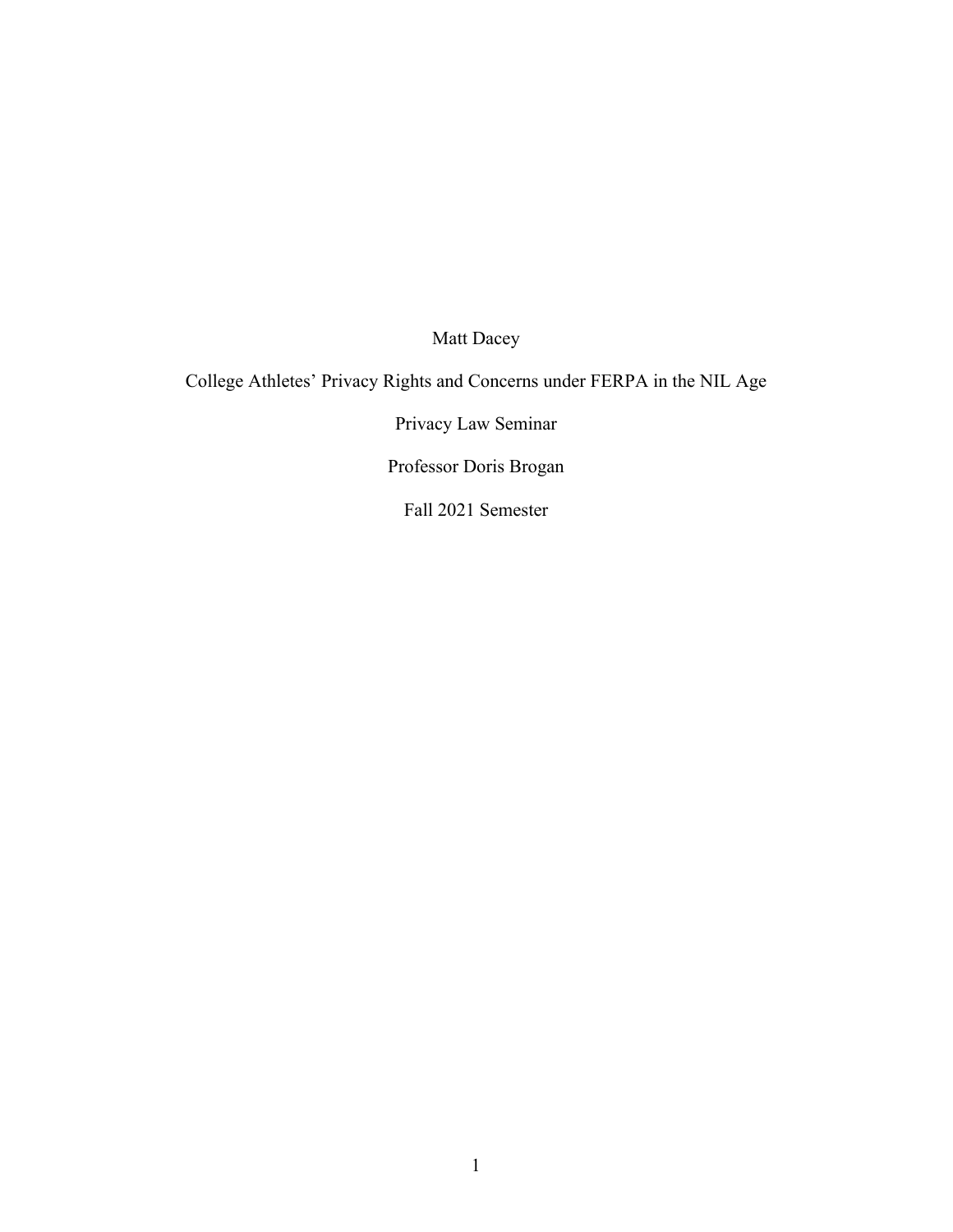# TABLE OF CONTENTS

| I.   |                                                                            |  |
|------|----------------------------------------------------------------------------|--|
| Π.   |                                                                            |  |
|      | a.                                                                         |  |
|      |                                                                            |  |
|      | c.                                                                         |  |
| III. |                                                                            |  |
|      | a.                                                                         |  |
|      |                                                                            |  |
|      | c. Privacy Rights Awarded to Student-Athletes Under the Family Educational |  |
|      |                                                                            |  |
| IV.  |                                                                            |  |
|      |                                                                            |  |
|      | b. Examples of NIL activity that May Infringe Athletes' Privacy32          |  |
| V.   |                                                                            |  |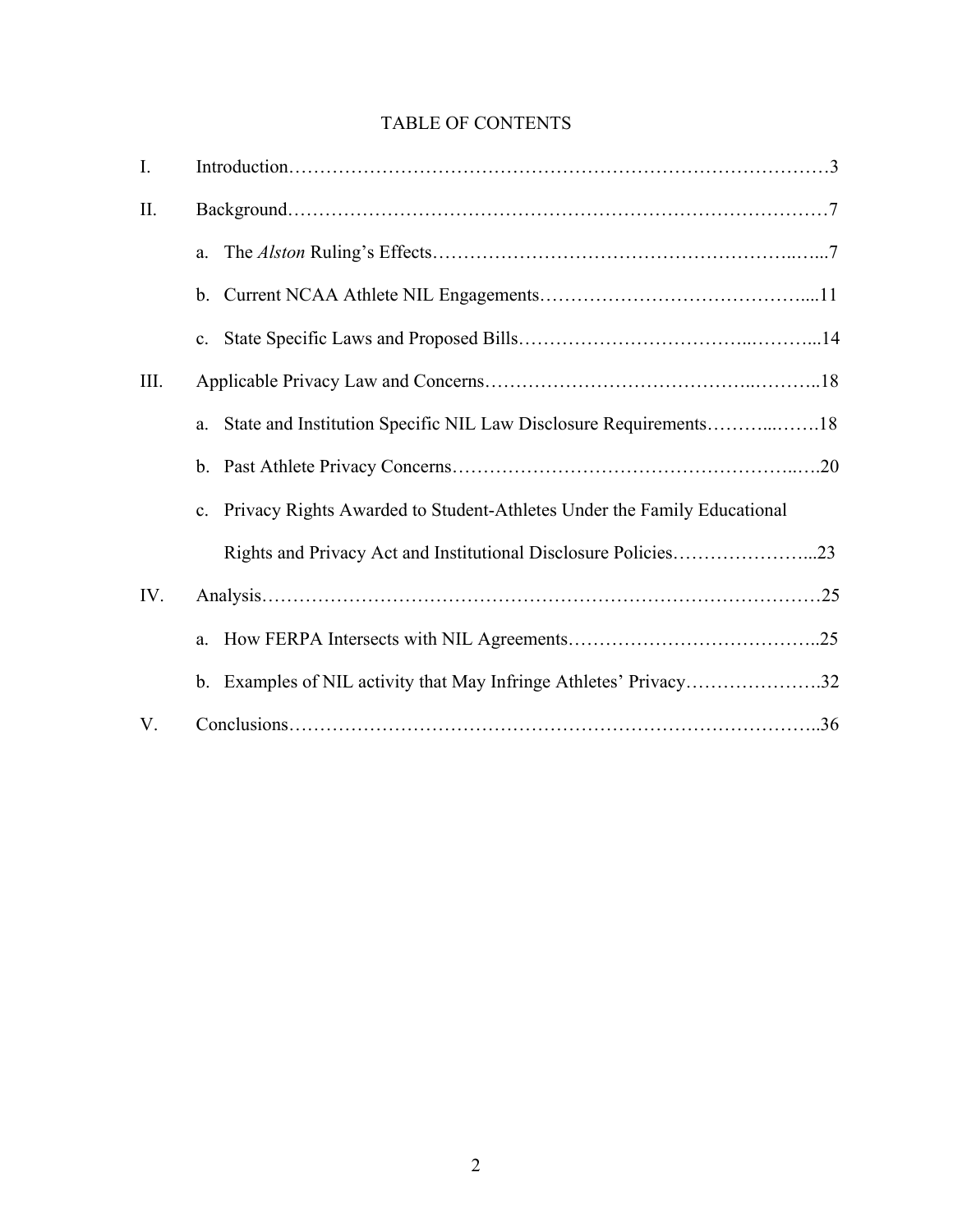### I. INTRODUCTION

The National College Athletic Association (NCAA) has long reigned supreme as the primary governing body for collegiate athletics in the United States. The NCAA governs nearly  $1,100$  colleges and universities, dividing them into three divisions.<sup>1</sup> For example, Division I schools are seen as the most popular and usually attract the most athletically inclined athletes. However, the NCAA not only serves as a governing body, it also doubles as a massive revenuegenerating business. In 2019, the NCAA reported \$18.9 billion in total generated revenue across all NCAA athletic departments with Division I schools accounting for 96% of all NCAAgenerated revenues.2 Additionally in the same year, the NCAA reported \$18.8 billion in total spending on athletics.<sup>3</sup> Given the popularity and lucrative nature of collegiate sports, one may wonder where and to whom \$18.8 billion is being spent. NCAA coaches were reported to collectively receive \$3.7 billion in 20194 while NCAA president, Mark Emmert, received a \$2.9 million dollar salary for the 2019-2020 calendar year.<sup>5</sup> Evidently, big pay days were given to individuals holding high-end positions but, under old NCAA rules, collegiate athletes themselves could not receive compensation for their efforts on the fields, diamonds, pitches, or courts they played on.

Under the previous NCAA regime, athletes were prohibited from earning money from their name, image, and likeness (NIL) through endorsing or promoting commercial products or

<sup>1</sup> NCAA, *Our Three Divisions*, https://www.ncaa.org/about/resources/media-center/ncaa-101/our-three-divisions (last visited Dec. 10, 2021).

<sup>&</sup>lt;sup>2</sup> NCAA, *Finances of Intercollegiate Athletics*, https://www.ncaa.org/about/resources/research/financesintercollegiate-athletics?division=d2, (last visited Dec. 10, 2021). 3 *Id*. 4 *Id*

<sup>5</sup> https://thespun.com/college-football/mark-emmert-salary-millions-ncaa-nil-reform-supreme-court Dan Lyons, *Report: How Much NCAA President Mark Emmert Made In 2019*, SPORTS ILLUSTRATED: THE SPUN (July 20, 2021, 10:47 AM), https://thespun.com/college-football/mark-emmert-salary-millions-ncaa-nil-reform-supreme-court.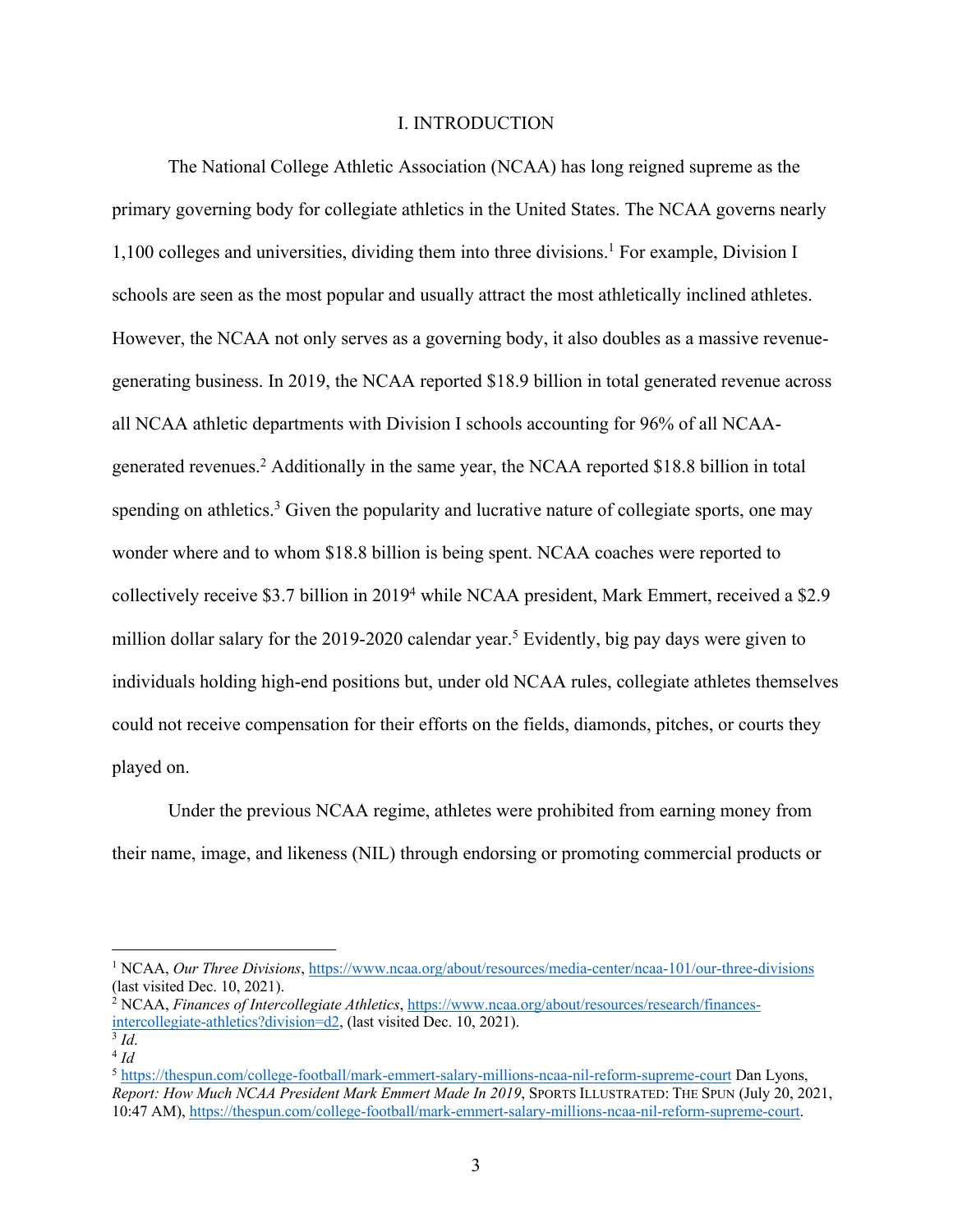services without the risk of losing years of competition eligibility.<sup>6</sup> The NCAA believed studentathletes were not similar to professionals and were bound to the idea of "amateurism".7 In short, the NCAA limited student-athlete compensation to scholarships and university-approved stipends, and athletes could not accept money from any source outside the university.<sup>8</sup> However, in 2021, the collegiate athlete compensation landscape experienced an incredible turn of events that completely changed NCAA operations. On March 31, the Supreme Court heard oral arguments for a headline case that would eventually decide the landscape for the future NCAA athlete compensation marketplace. *National Collegiate Athletic Association v. Alston*, 594 U.S. 45, (2021) pitted the NCAA against former men's Division I football and men's and women's Division I basketball student athletes. The plaintiffs in *Alston* asserted that the NCAA's "current, interconnected set of…rules…limit the compensation they may receive in exchange for their athletic services."9 Most notably, the plaintiffs argued that NCAA restrictions were a restraint on trade<sup>10</sup> and the Supreme Court agreed by stating the NCAA's rules amounted to a monopoly on student-athlete labor.<sup>11</sup> In short, the Supreme Court unanimously held that restrictions on education-related benefits awarded to NCAA athletes violated antitrust laws.12 This decision prompted the NCAA to suspend all former rules which barred athletes from profiting from their NIL, and on June 30, 2021, the NCAA adopted an interim NIL policy which allows all NCAA

<sup>6</sup> SIX STAR PRO NUTRITION, *Name, Image, and Likeness Rights: What You Need To Know*,

https://www.sixstarpro.com/training/name-image-likeness-rights-what-you-need-to-know/ (last visited Dec. 10, 2021).

<sup>7</sup> Kate McInerney, *What is NIL? NCAA rules are changing regarding athlete pay. Here's what it means.*, BOS. GLOBE, Jul. 2, 2021. 8 *Id*.

<sup>9</sup> *National Collegiate Athletic Association v. Alston*, 594 U.S. 45, (2021).

<sup>&</sup>lt;sup>10</sup> *Id.* at 14.<br><sup>11</sup> *Id.* 12 *National Collegiate Athletic Association v. Alston*, INDEPENDENT NEWS AND ANALYSIS ON THE U.S. SUPREME COURT: SCOTUSBLOG, https://www.scotusblog.com/case-files/cases/national-collegiate-athletic-association-valston/ (last visited Dec. 10, 2021).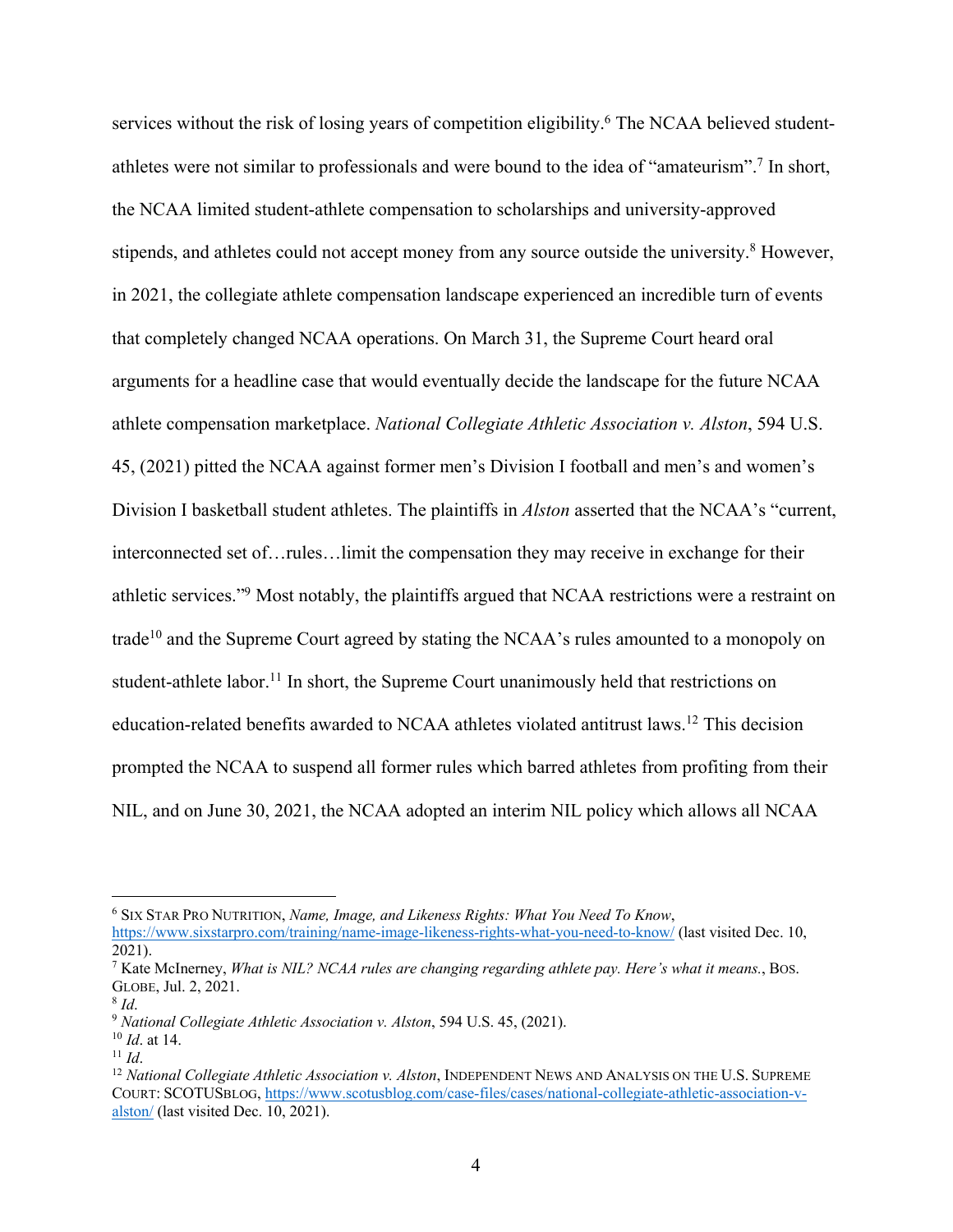college athletes to benefit from their name, image and likeness without risking their amateur athlete status.<sup>13</sup> According to the NCAA, "The temporary policy will remain in place until federal legislation or new NCAA rules are adopted. With the NIL interim policy, schools and conferences may choose to adopt their own additional policies."14

Many collegiate athletes have rushed to take advantage of this new era and have capitalized on utilizing their NIL rights to garner additional compensation. Some athletes have struck deals to promote or endorse different products and companies<sup>15</sup>, while others have opted to create their own merchandise or online content. Additionally, NCAA member schools have reached school or program-wide agreements with third parties to help support student athletes.<sup>16</sup> Opportunities are now nearly endless for college athletes to profit from their NIL, but since the NCAA has not passed its own regulations to handle the NIL issue, the nation's states have been free to decide how schools within their borders may approach this new development. In effect, athletes from schools in one state may be more limited than athletes from schools in another state based on how a state determines how athletes may exploit their personal brands. Moreover, some states may offer more legal protection to collegiate athletes than others when seeking in NIL engagements. Further, on top of state-by-state restrictions, institutions can also limit the types of engagements, process by which NIL agreements can be made by students, as well as business categories student-athletes may interact with for NIL opportunities. To combat potential issues in

<sup>&</sup>lt;sup>13</sup> Michelle Brutlag Hosick, *NCAA adopts interim name, image, and likeness policy*, NCAA (Jun. 30, 2021),<br>https://www.ncaa.org/about/resources/media-center/news/ncaa-adopts-interim-name-image-and-likeness-policy.  $\frac{14}{14}$  *Id.*<br><sup>15</sup> Jenna Lemoncelli, *Inside the life of Olivia Dunne: The LSU gymnast cashing in big on NIL movement, N.Y. POST,* 

Oct. 8, 2021, https://nypost.com/2021/10/08/inside-the-life-of-olivia-dunne-the-lsu-gymnast-whose-cashing-in-bigon-nil-movement/. 16 JohnWallStreet, *MMA Gym's Miami Deal Locks Up College Players' Content Forever*, SPORTICO (Jul. 30, 2021,

<sup>5:55</sup> AM), https://www.sportico.com/leagues/college-sports/2021/american-top-team-miami-1234635562/.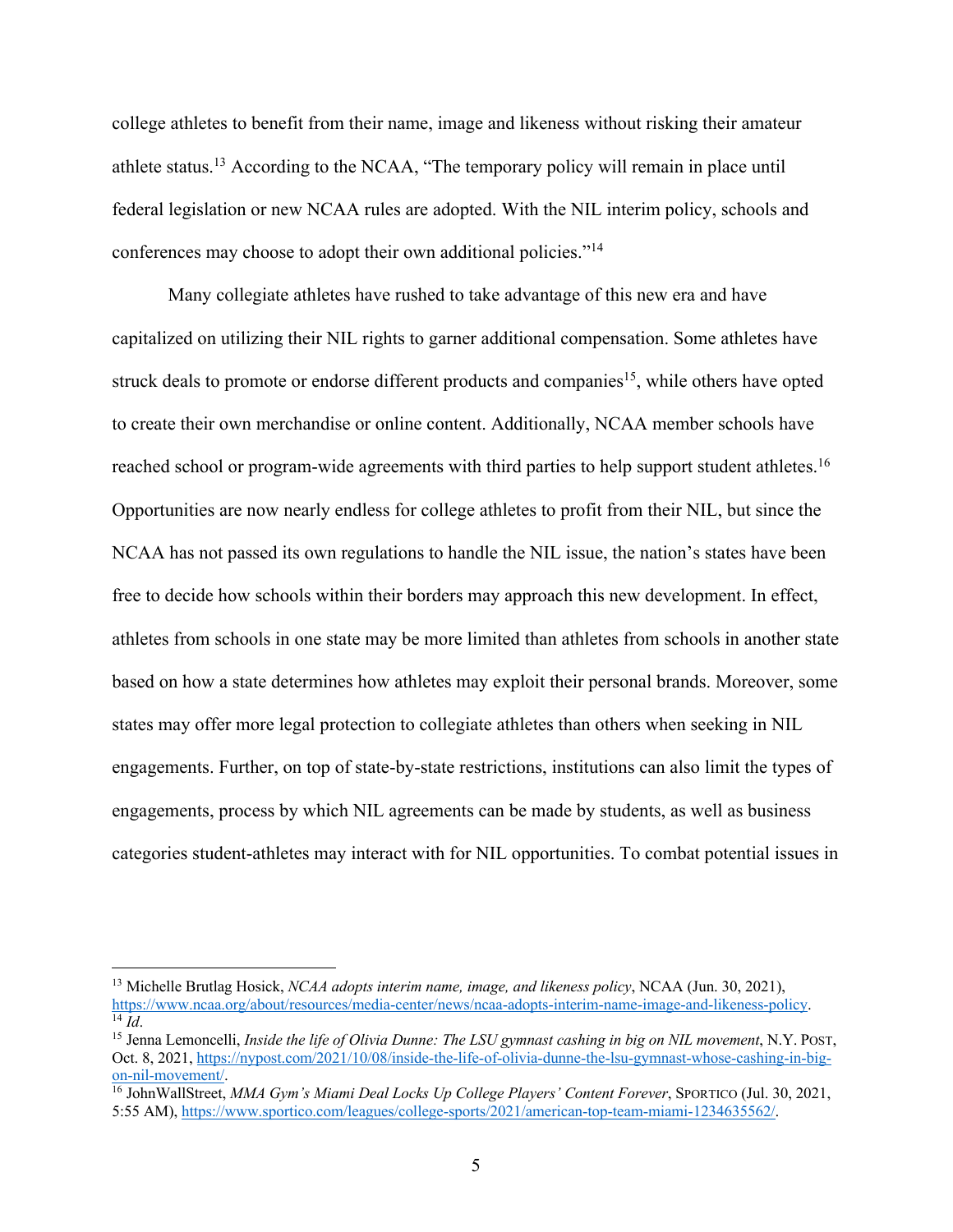legal disparities between state policies, arguments have been made for blanket or uniform NIL policies to be created and adopted nationwide.

Uniform federal laws have yet to be enacted in the wake of the *Alston* ruling, but multiple attempts to develop an agreed upon NIL scheme have been introduced. In May 2021, the Uniform Law Commission (ULC) drafted the College Athlete Name, Image, and Likeness Issues Act which introduced a framework for states without NIL laws to consider that allows collegiate athletes to earn compensation for the use of their NIL while also providing institutions, athletic associations, and conferences with reasonable protections.17 The Student Athlete Level Playing Field Act was introduced to the House of Representatives in April 2021 and offers a basic structure for a nationwide federal law of how NIL agreements should be handled by both athletes and institutions while providing some exceptions that prohibit athletes from pursuing certain types of endorsement contracts.18 Although major headway has been made in the NCAA NIL landscape and a new realm of collegiate athlete autonomy has been created, there are still many obstacles for the legal field to examine. One major consideration federal lawmakers, states, and institutions should acknowledge is the privacy of our country's amateur athletes. As young adults who might not be able to afford legal counsel, NCAA student-athletes may not know the legal ramifications of contracting with third party entities especially if the object of the agreement is centered around online engagement. Thus, college athletes' privacy rights must be weighed heavily in NIL interactions and the disclosure, collection, distribution, or sale of athlete personal information should be subject to their knowledge or consent.

<sup>17</sup> Katie Robinson, *ULC Approves Seven New Acts at 2021 Annual Meeting*, UNIF. L. COMM'N (Jul. 7, 2021, 5:29 PM), https://www.uniformlaws.org/committees/communityhome/digestviewer/viewthread?MessageKey=b468cc65-2316-4da1-bfca-

<sup>69</sup>ca718521ae&CommunityKey=d4b8f588-4c2f-4db1-90e9-48b1184ca39a&tab=digestviewer. 18 Student Athlete Level Playing Field Act, H.R. 2841, 117th Cong. (2021).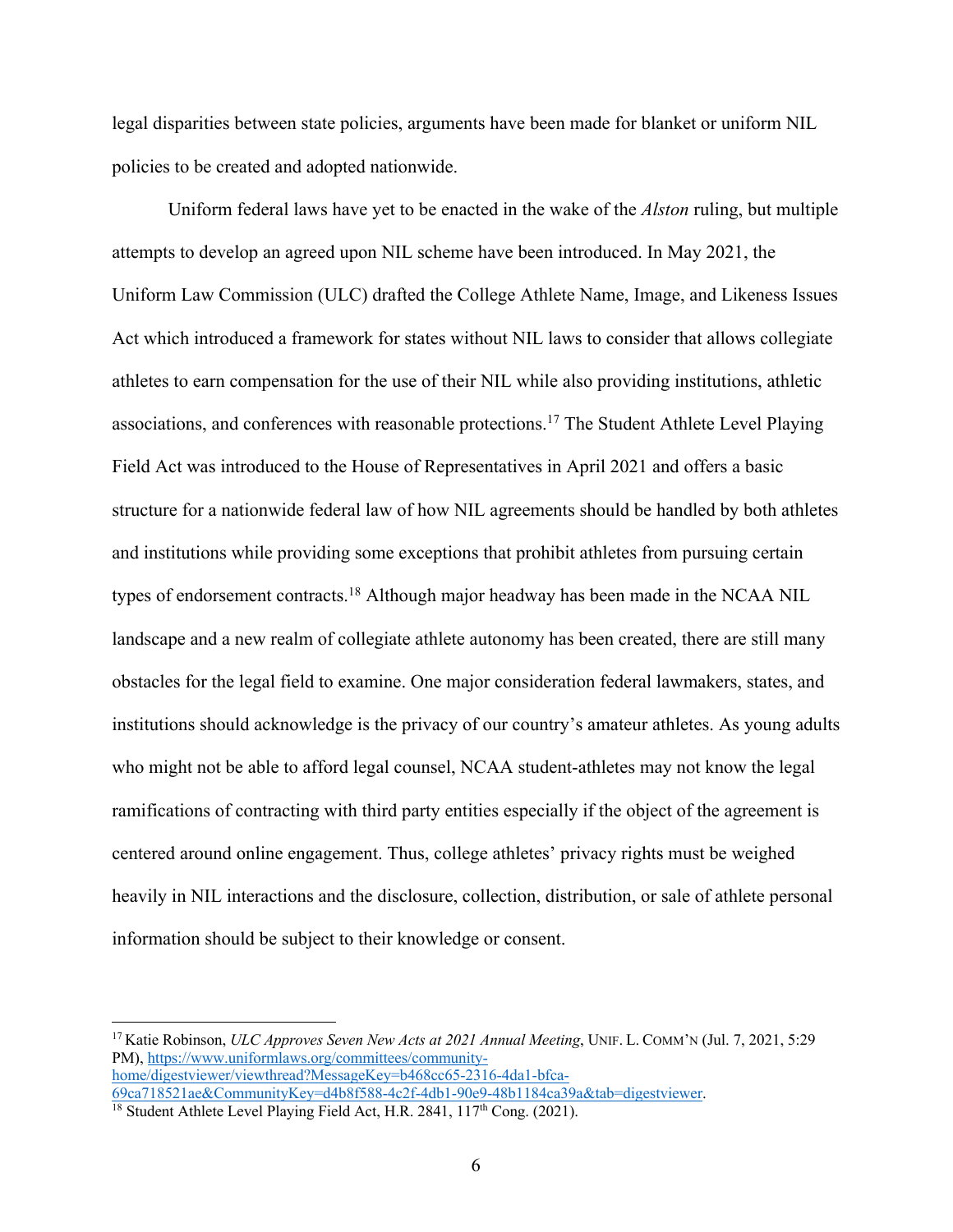This paper will explain the background of substantive law leading up to and recently following the *Alston* decision, introduce potential privacy concerns student-athletes may experience when navigating the current NCAA NIL marketplace, discuss how the Family Educational Rights and Privacy Act aims to treat collegiate and high school athletes seeking NIL opportunities, and opine how future NIL legislation should integrate other current domestic and foreign privacy law to better protect NCAA athletes.

### II. BACKGROUND

### A. The *Alston* Ruling's Effects

Before the *Alston* ruling, student-athletes risked losing years of competition eligibility if they received benefits through means outside NCAA regulations. The NCAA long limited student-athletes to be compensated only through education benefits such as scholarships and stipends.<sup>19</sup> Specifically, if an athlete received money or other benefits from a source outside the university or against previous NCAA rules, that athlete was subject to losing years of competition eligibility. <sup>20</sup> Today, the NCAA's new interim NIL policy now allows collegiate student-athletes to use their name, image, and likeness for commercial and promotional opportunities without losing their eligibility.21 This rule change was sparked by *National Collegiate Athletic Association v. Alston*, 594 U.S. 45, (2021). <sup>22</sup> The main contention in *Alston* involved the NCAA's appeal to the Supreme Court to uphold all of its restrictions regarding athlete compensation and rule that those restrictions did not violate antitrust laws. Ultimately, the

<sup>19</sup> *See* SIX STAR PRO NUTRITION, *supra* note 6.

<sup>&</sup>lt;sup>21</sup> ATLANTIC 10 CONFERENCE, *Name, Image, and Likeness (NIL) Frequently Asked Questions*, https://atlantic10.com/sports/2021/8/16/A10\_0816211511.aspx, (last visited Dec. 10, 2021).<br><sup>22</sup> *Alston*, 594 U.S. 45, (2021).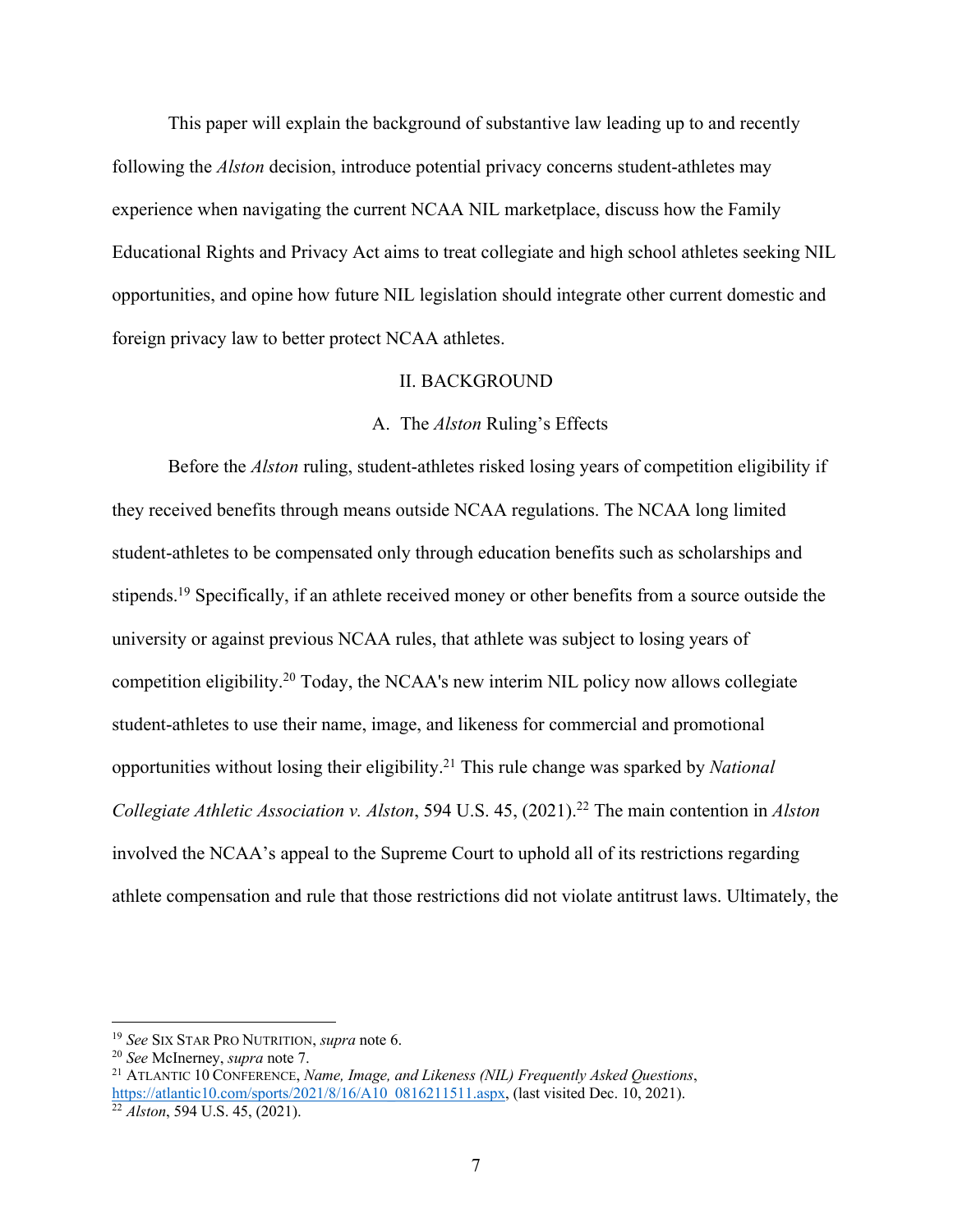court struck down the NCAA's limits on education-related benefits schools may offer to studentathletes. 23

In its discussion, the court began its analysis by highlighting the history of NCAA athlete compensation. In 1956, the NCAA expanded the scope of allowable payments to include room, board, books, fees, and "cash for incidental expenses such as laundry."24 In 1974, the NCAA began permitting paid professionals in one sport to compete on an amateur basis in another.<sup>25</sup> Additionally, in 2014, the NCAA "announced it would allow athletic conferences to authorize their member schools to increase scholarships up to the full cost of attendance."26 The court then began to emphasize the NCAA's gargantuan business operations and pointed to the large number of annually generated revenues from collegiate sports. Most notably, the court illustrated the popularity and money-making nature of the NCAA March Madness basketball tournament (creates \$1.1 billion annually<sup>27</sup>) and the FBS College Football Playoff (worth around \$470 million annually).<sup>28</sup>

The plaintiffs in *Alston* alleged the NCAA's "current, interconnected set of…rules…limit the compensation they may receive in exchange for their athletic services."29 Specifically, the plaintiffs argued the NCAA rules violated the Sherman Act, which states "Every contract, combination in the form of trust or otherwise, or conspiracy, in restraint of trade…is declared to be illegal."<sup>30</sup> When deciding if the NCAA rules violated the Sherman Act, the court used a "rule"

- <sup>24</sup> *Id*. 25 *Id.* at 5.
- 
- 
- 

 $^{23}$  *Id.* at 2.<br><sup>24</sup> *Id.* 

<sup>26</sup> *Id.* at 6. 27 *Id.* at 7. 28 *Id*. 29 *Id*. at 8. 30 15 U.S.C. § 1.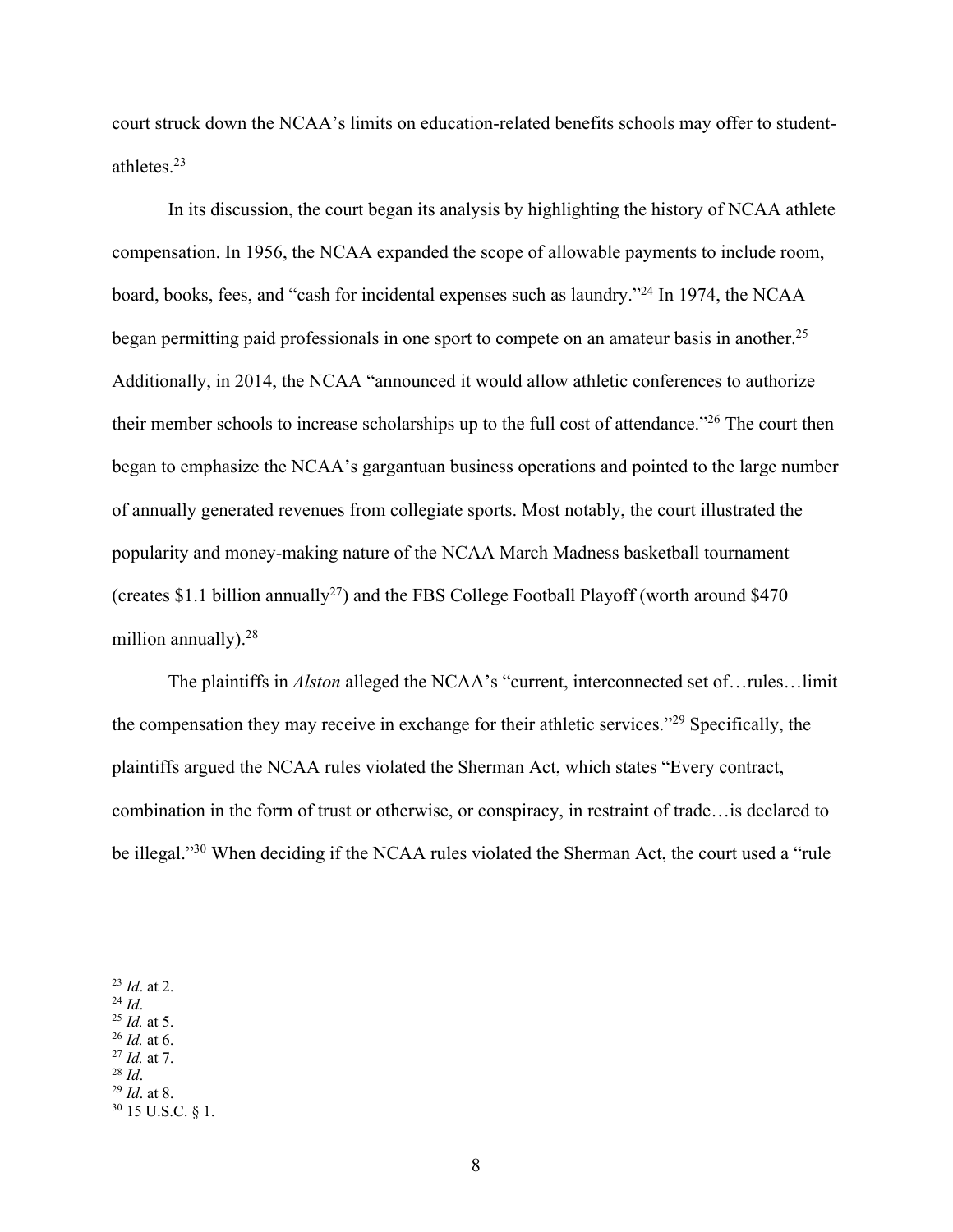of reason" analysis which requires the court to "conduct a fact-specific assessment of market power and market structure" to assess a challenged restraint's "actual effect on competition."31

The court declared that the rules allowed the NCAA to effectively enjoy a monopoly control on the student-athlete labor market by restricting the level of wages and quantity of student-athlete labor.<sup>32</sup> That is, the court acknowledged that NCAA member schools compete vigorously to recruit and secure student-athletes' verbal and signed commitments but the athletes are still subject to the NCAA limits on what compensation schools may offer to athletes who enroll.<sup>33</sup> Significantly, the court expressed that both parties agreed the NCAA rules, in effect, decrease the compensation student-athletes would receive compared to estimated wages in a competitive market.34 In fact, the NCAA conceded that its student-athletes have nowhere else to sell their labor.<sup>35</sup> Justice Kavanaugh's colorful concurrence further exemplified these facts and stated, "nowhere else in America can businesses get away with agreeing not to pay their workers a fair market rate on the theory that their product is defined by not paying their workers a fair market rate. . . . The NCAA is not above the law."36

The court then noted whether an antitrust violation exists necessarily depends on a careful analysis of market realities<sup>37</sup> while also restating the NCAA's contention that the organization and its member schools were not "commercial enterprises".38 In spite of this argument, the court opined that "the economic significance of the NCAA's nonprofit character is questionable at best" given that "the NCAA and its member institutions are in fact organized to

- 
- 
- 32 *Id*. at 14. 33 *Id*. 34 *Id*. 35 *Id*. at 18. 36 *Id*. at 40. 37 *Id.* at 21. 38 *Id.*
- 
- 

<sup>&</sup>lt;sup>31</sup> *Alston*, 594 U.S. 45, at 9.<br><sup>32</sup> *Id.* at 14.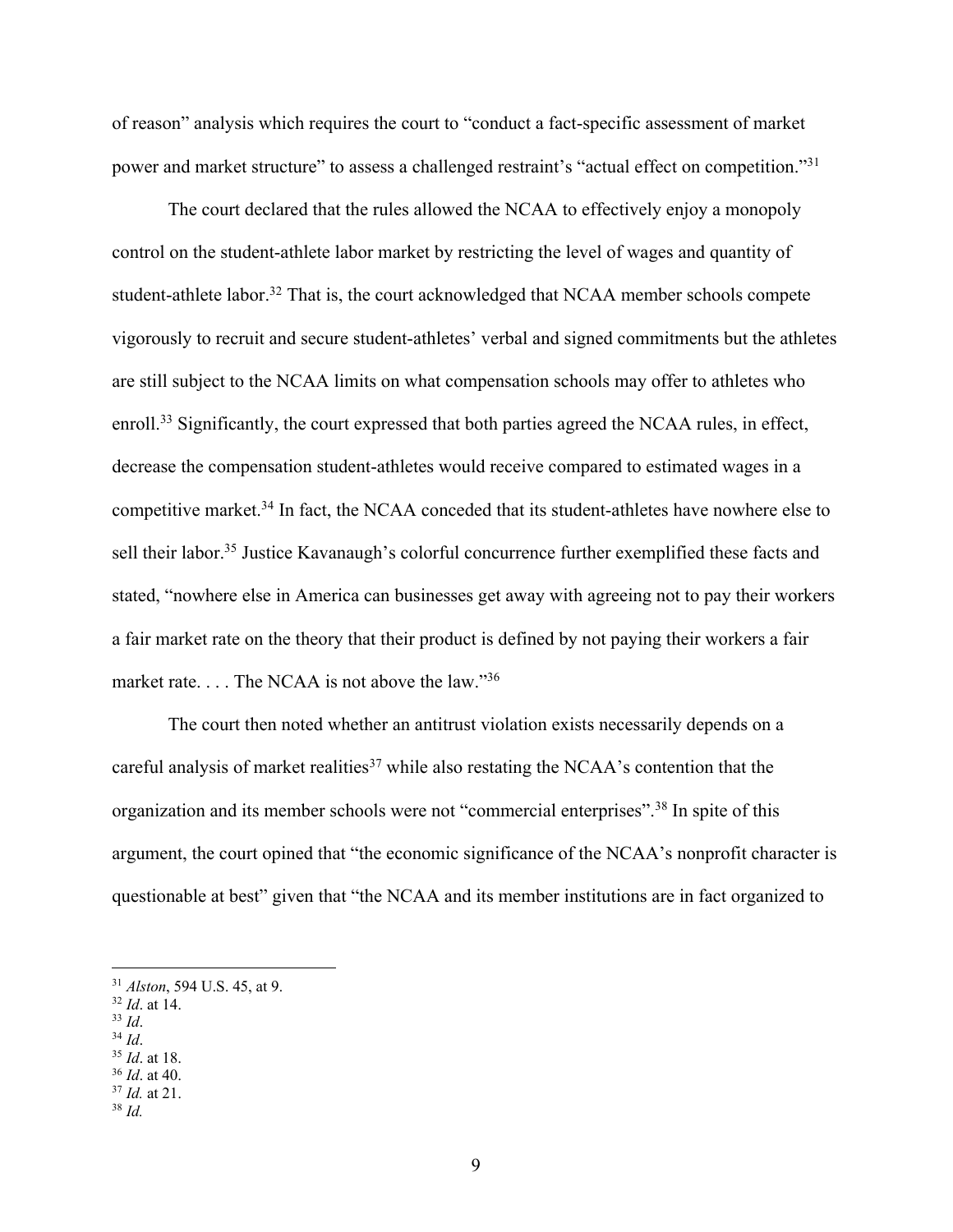maximize revenues."39 Further, the court was unwilling to give the NCAA exemption from the Sherman Act simply because its operations happen to fall at the intersection of higher education, sports, and money.<sup>40</sup> Accordingly, the court advanced their position that the NCAA's restraints were "patently and inexplicably stricter than is necessary" to achieve the procompetitive benefits the league aims to accomplish.41

Ultimately, the court enjoined only restraints on education-related benefits - such as those limiting scholarships for graduate school, payments for tutoring, and the like.<sup>42</sup> The court allowed the injunction only after finding that relaxing restrictions would not blur the distinction between college and professional sports and thus impair consumer demand of collegiate sports as educational and noneducational awards would not impair consumer interest in any way. <sup>43</sup> The NCAA and its member schools were then left to agree on how to regulate issuing educationrelated benefits, cash payments, and other awards.<sup>44</sup> However, the NCAA was still free to limit its members from providing compensation unrelated to legitimate educational activities and to decide what benefits do and do not relate to education.<sup>45</sup> For example, the NCAA is allowed to forbid in-kind benefits unrelated to a student's education.46 The *Alston* ruling expedited a new age of college athletics, and in the months since, collegiate athletes from across the country have taken advantage of their new freedoms.

<sup>&</sup>lt;sup>39</sup> *Id.* at 22.<br><sup>40</sup> *Id.* 41 *Id.* at 29.

<sup>41</sup> *Id.* at 29. 42 *Id*. at 31, 33. 43 *Id.*

<sup>44</sup> *Id*. 45 *Id.* at 33. 46 *Id.* at 34.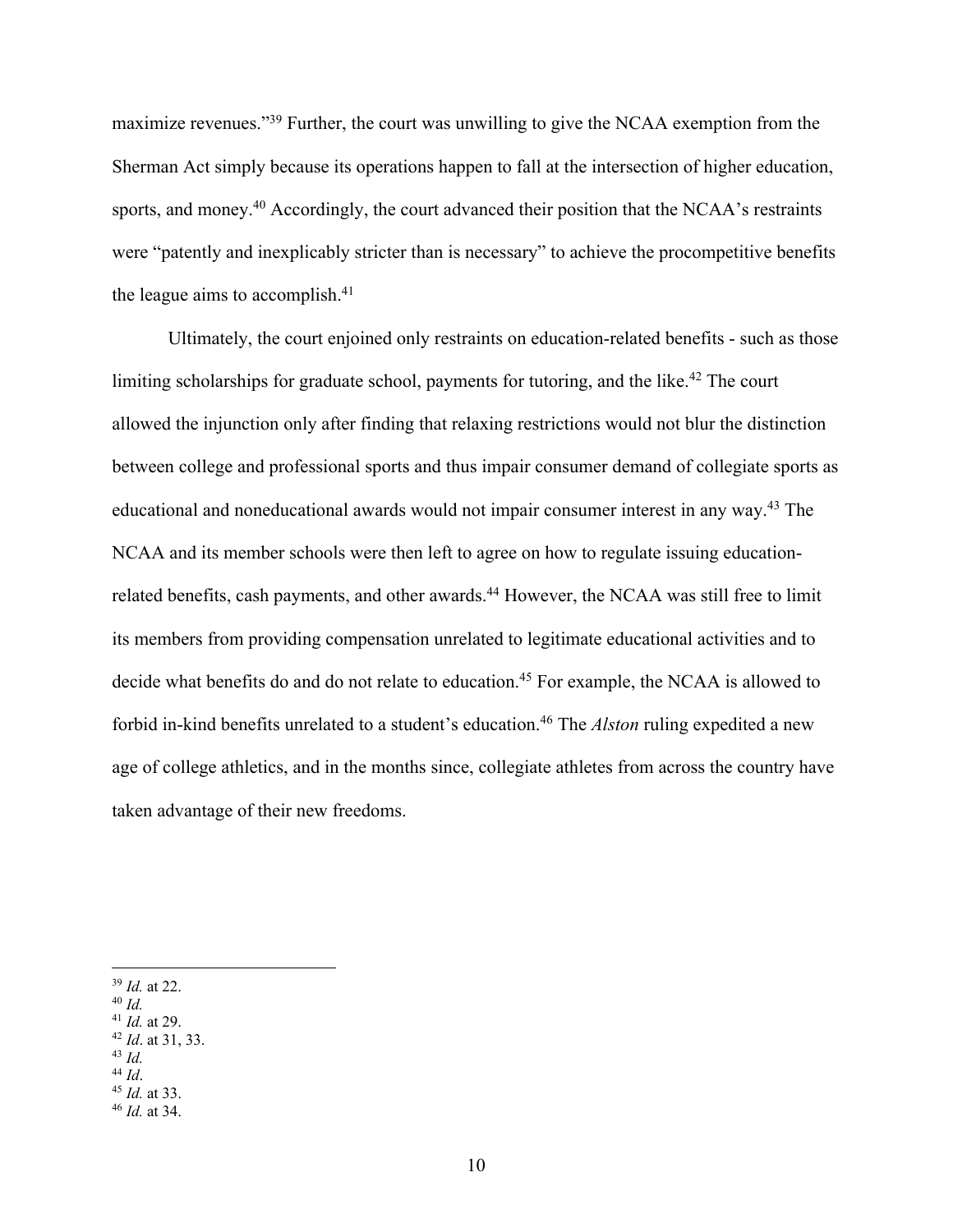### B. Current NCAA Athlete NIL Engagements

Student-athletes may now seek opportunities to earn compensation through the use of their NIL. In the wake of the *Alston* ruling, and since the NCAA adopted its interim NIL policy, the current NIL landscape has been an incredibly hot market for athletes who were poised to benefit from their personal brands. Depending on the number of followers a certain athlete has on social media, popular collegiate athletes could charge between an estimated range of about \$100 up to more than \$700 per post on platforms such as Instagram.<sup>47</sup> Further, social media influencers sometimes employ formulas to calculate potential earnings on brand deals.<sup>48</sup> Following this idea, college athletes could contract for payment from endorsements based on the number of engagements they have on a certain post or take a percentage of total sales of a certain product they promote through an exclusive promotion code.49

Athletes who have considerable social media followings have garnered incredible amounts of attention while others have taken advantage of niche markets that relate to their personal interests or hobbies.50 For example, Olivia Dunne, a sophomore women's gymnast at Louisiana State University, is the most followed collegiate athlete in America and boasts over five million followers across her multiple social media channels.<sup>51</sup> Dunne has signed exclusive NIL deals with brands such as activewear outfitter Vuori<sup>52</sup>, American Eagle, protein and

<sup>47</sup> Petal, *How Much Money Does an Instagram Influencer Make?*, https://www.petalcard.com/blog/moneyinstagram-influencer-make, (last visited on Dec. 10, 2021). 48 *Id.*

<sup>49</sup> Braveen Kumar, *6 Ways to Make Money on Instagram (Whether you have 1K or 100K Followers)*, SHOPIFY: SHOPIFY BLOG (Jul. 22, 2021), https://www.shopify.com/blog/make-money-on-instagram.<br><sup>50</sup> Brett Wagner, *Lexi Sun ventures into new NIL opportunity, this time partnering with one of nation's biggest* 

*jewelry stores*, LINCOLN J. STAR, Aug. 17, 2021, https://journalstar.com/sports/huskers/volleyball/lexi-sun-venturesinto-new-nil-opportunity-this-time-partnering-with-one-of-nations-biggest/article\_d200e9b5-90a2-5867-86fa-83bf873d1acf.html. 51 *See* Lemoncelli, *supra* note 15. 52 Kristi Dosh, *LSU Gymnast Olivia Dunne Announces First NIL Brand Deal Is With Activewear Brand Vuori*,

FORBES (Sep. 14, 2021, 9:00 AM), https://www.forbes.com/sites/kristidosh/2021/09/14/lsu-gymnast-olivia-dunneannounces-first-nil-brand-deal-is-with-activewear-brand-vuori/?sh=658c58762c78.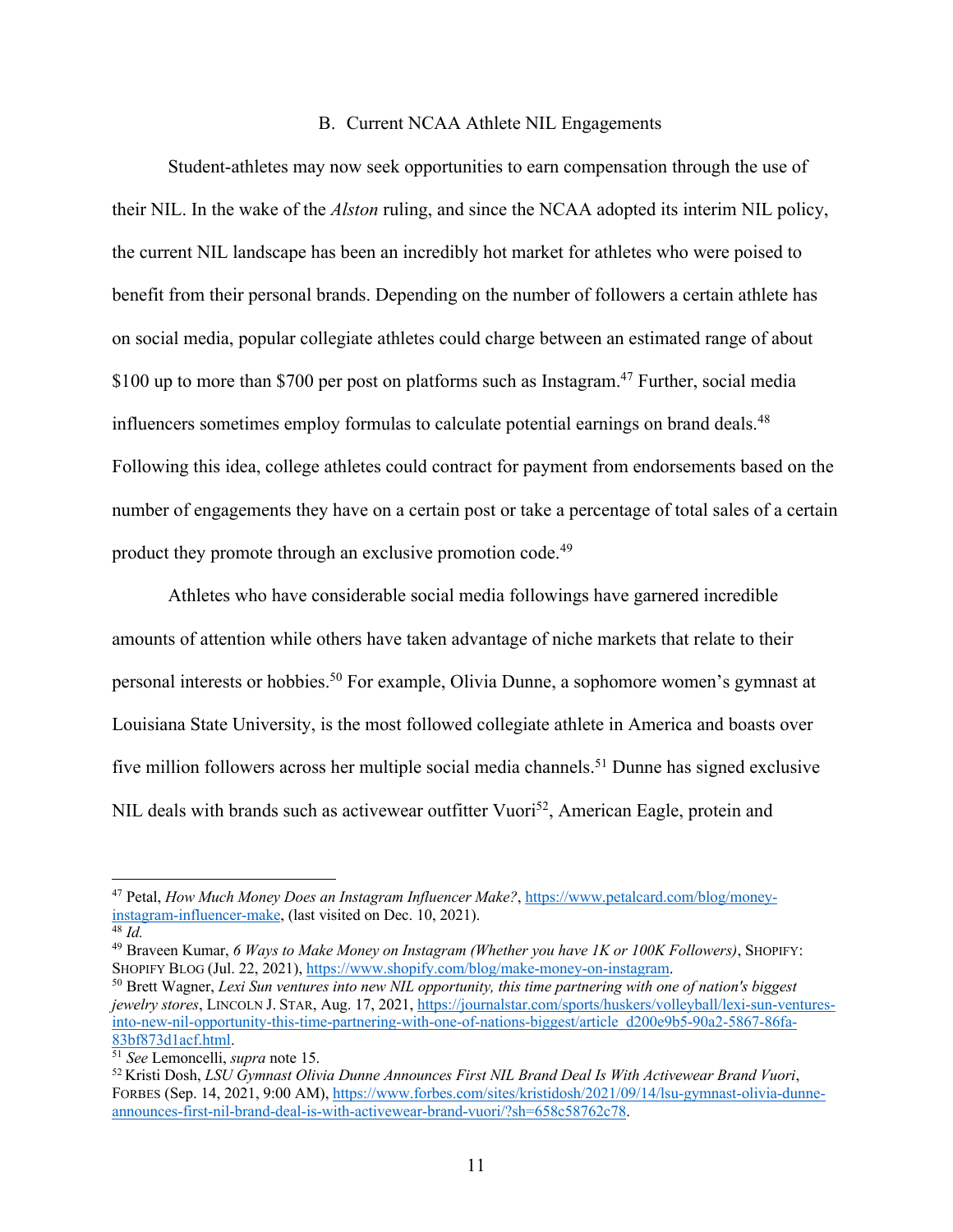supplements company PlantFuel, and educational software study tool Bartleby.<sup>53</sup> Another set of female athletes who are becoming increasingly popular in the NIL space are Haley and Hanna Cavinder. The Cavinder twins are both women's basketball players at Fresno State University and rose to fame after gaining more than three million followers on their TikTok account. The Cavinders signed their first NIL agreement with Boost Mobile<sup>54</sup>, have added Six Star Pro Nutrition to their NIL portfolio, plus an exclusive line of underwear and loungewear with PSD Underwear.<sup>55</sup> In total, the Cavinders are expected to eclipse  $$600,000^{56}$  in estimated annual earnings while Dunne is projected to earn north of one million dollars annually from NIL engagements.<sup>57</sup>

Other notable developments include University of Oklahoma football quarterback Spencer Rattler's NIL deal with video message app Cameo<sup>58</sup> and high school basketball phenom Mikey Williams' partnerships with video game developer 2K Sports<sup>59</sup> and Puma.<sup>60</sup> Cameo, a video recording app in which creators send personalized video messages to users for profit, allows student-athletes like Rattler to engage in a symbiotic relationship with users who are fans of or follow the athletes. Cameo not only lets collegiate athletes to connect with fans online in a

<sup>53</sup> *See* Lemoncelli, *supra* note 15. 54 Cassandra Negley, *Cavinder twins sign endorsement with Boost Mobile on NIL day, showing female athletes have plenty to gain*, YAHOO!: YAHOO! SPORTS (Jul. 1, 2021), https://sports.yahoo.com/ncaa-nil-fresno-state-cavinder-<br>twins-boost-mobile-endorsement-female-athletes-benefit-103459408.html.

<sup>&</sup>lt;sup>55</sup> Robert Kuwada, *Underwear deal adds to eye-popping income for Fresno State's Cavinder twins*, NEWSBREAK: THE FRESNO BEE (Oct. 15, 2021), https://www.newsbreak.com/news/2403336612017/underwear-deal-adds-to-eyepopping-income-for-fresno-state-s-cavinder-twins.<br>56 *Id*.

<sup>56</sup> *Id*. 57 *See* Lemoncelli, *supra* note 15.

<sup>58</sup> Mason Young, *Oklahoma's Spencer Rattler joins Cameo, other Sooners open for business thanks to new NIL powers*, Tulsa World (Aug. 8, 2021), https://tulsaworld.com/sports/college/ou/oklahomas-spencer-rattler-joinscameo-other-sooners-open-for-business-thanks-to-new-nil-powers/article\_b5447f84-da94-11eb-9bfbcfdac77fd81f.html. 59 Langston Wertz Jr., *Hey, isn't that Charlotte basketball star Mikey Williams in an NBA 2K commercial?*,

CHARLOTTE OBSERVER, Sept. 10, 2021, https://www.charlotteobserver.com/sports/high-school/article254144373.html.

 $\overline{60}$ Ben Pickman, *High School Star Mikey Williams Signs Endorsement Deal With Puma*, SPORTS ILLUSTRATED (Oct. 28, 2021), https://www.si.com/nba/2021/10/28/mikey-williams-shoe-deal-puma.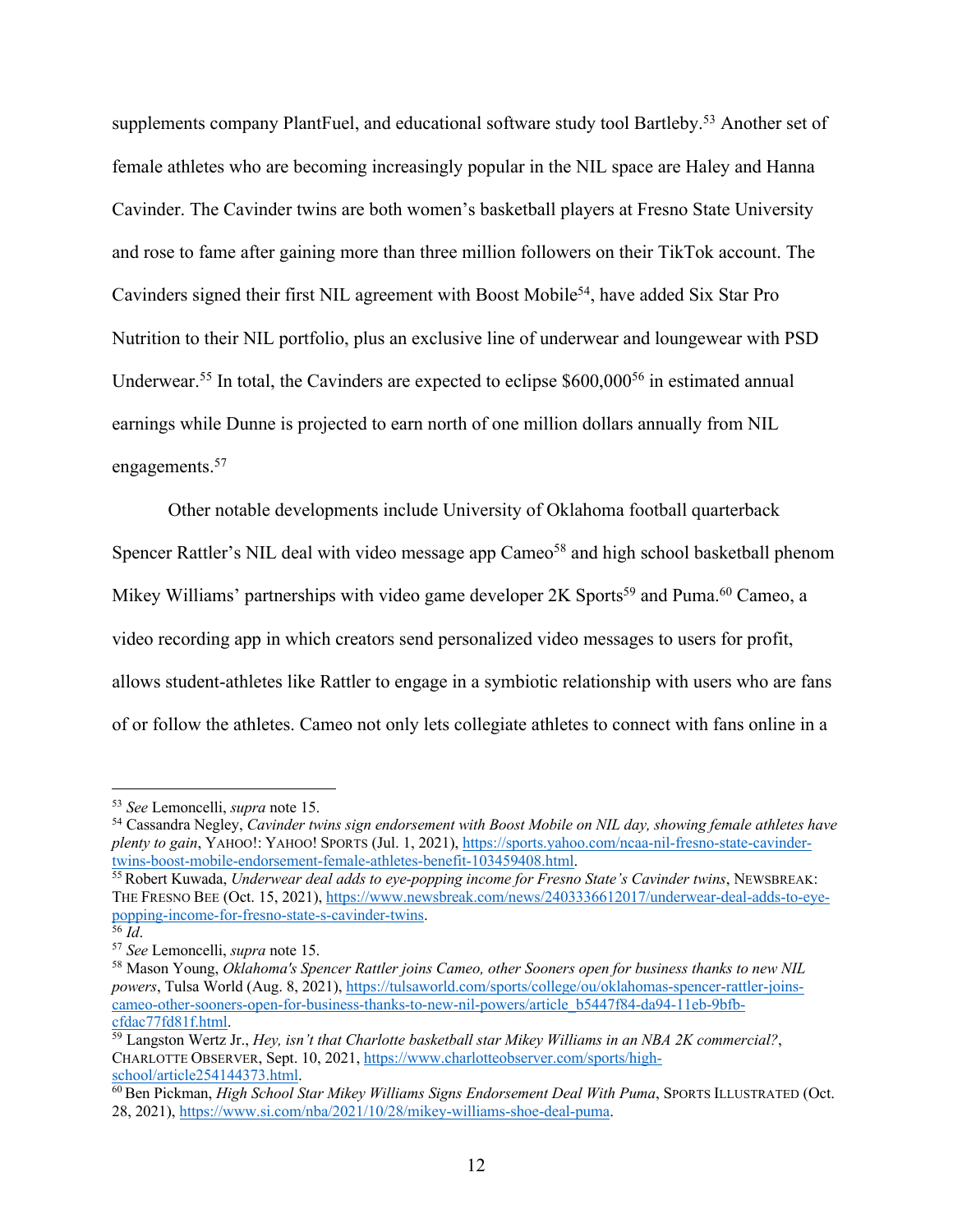more personal fashion, but also enables athletes to earn money for their time and effort creating and sending personalized content to users. Williams, a high school basketball star from North Carolina, is one of the few popular high-school athletes to take advantage of NIL law. Even though North Carolina's state policy does not allow high schoolers to profit from their  $NIL^{61}$ , because Williams attends Vertical Academy, his basketball team is "not sanctioned by any high school sports association and Williams does not have to abide by North Carolina NIL regulations.62 As a result, Williams signed with renowned sports agency, Excel Sports Management, as a high school junior and has utilized his 3.3 million Instagram followers to appear in a national promotional TV commercial for the NBA  $2K22$  video game<sup>63</sup> and become the youngest athlete to sign an exclusive shoe deal with Puma.<sup>64</sup>

The majority of NIL agreements thus far have involved solely individual athletes, or in the case of the Cavinder twins, athletes within the same immediate family. However, third party companies are able to offer NIL opportunities to athletes from an institution or sport-wide angle as well. For example, American Top Team, a mixed martial arts gym in South Florida, and the University of Miami agreed to offer NIL endorsement contracts to all 90 members of the varsity football team.65 As part of the deal, each athlete is required to promote the gym weekly on social media in exchange for a monthly check worth \$500.<sup>66</sup> The Florida Panthers offered endorsement deals to every female athlete at nearby Florida Atlantic University in which each athlete is able to receive tickets to Panthers home games and other merchandise in exchange for promoting the

<sup>&</sup>lt;sup>61</sup> Braly Keller, *SCHOOL NIL: STATE-BY-STATE REGULATIONS FOR NAME, IMAGE AND LIKENESS RIGHTS*, OPENDORSE (Sep. 24, 2021), https://opendorse.com/blog/nil-high-school/.

<sup>&</sup>lt;sup>62</sup> Langston Wertz Jr., 5-star basketball recruit Mikey Williams is staying in Charlotte, but he's changing teams, CHARLOTTE OBSERVER, Jul. 13, 2021, https://www.charlotteobserver.com/sports/high-

school/article252763713.html. 63 *See* Wertz Jr., *supra* note 59.

<sup>64</sup> *See* Pickman, *supra* note 60. 65 *See* JohnWallStreet, *supra* note 16. 66 *Id*.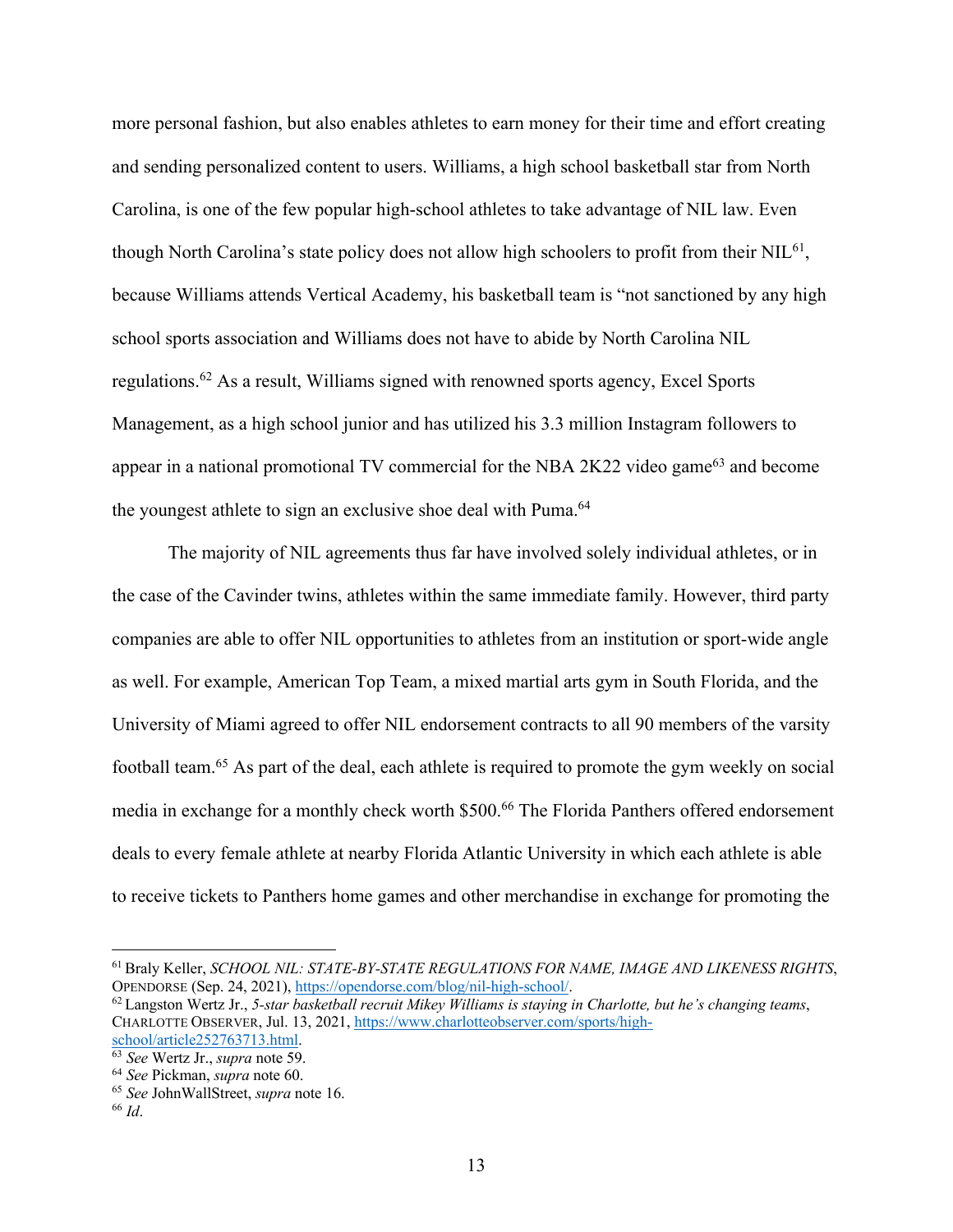NHL franchise on social media and at in-person community events.<sup>67</sup> In addition, the two athletes who generate the most attention to the club will receive four-figure bonuses.68 Another female athletes surrounds SmartyStreets, a Utah-based tech company. SmartyStreets offered all female athletes at Brigham Young University (BYU) up to \$6,000 annually in return for social media posts, attendance to company events, and wearing company merchandise to class and BYU sporting events.<sup>69</sup> As part of the agreement, SmartyStreets is also funding upgrades to BYU female athlete equipment and athletic facilities.70 Lastly, all Michigan State University football and men's basketball athletes will enjoy a \$500 monthly stipend in exchange for promoting United Wholesale Mortgage on their social media pages.<sup>71</sup>

All these recent NIL engagements are a direct result of the *Alston* ruling and would have been completely illegal under the previous NCAA NIL regime. When given an inch to market themselves and profit from newly enacted regulations, collegiate athletes have taken a mile to fully reap the benefits now available to them. However, given that the new NIL landscape is still in its infancy, states and other lawmaking entities have taken steps to enact or propose their own policies to shape how NIL can be governed now and in the future.

C. State Specific Laws and Proposed Bills

In light of the *Alston* ruling, the NCAA has issued only an interim policy to manage athlete's NIL governance. Because neither the NCAA nor the federal government has not passed

<sup>67</sup> Dan Murphy, *Florida Panthers offer NIL deals to all female athletes at Florida Atlantic University*, ESPN (Sep. 28, 2021), https://www.espn.com/nhl/story/\_/id/32171119/florida-panthers-offers-nil-deals-all-female-athletesflorida-atlantic-university.

*<sup>68</sup> Id.* 

<sup>69</sup> Caleb Turner, *SmartyStreets enters into NIL deal with all female athletes at BYU*, UNIVERSE SPORTS (Sep. 21, 2021), https://universe.byu.edu/2021/09/21/smartystreets-enters-into-nil-deal-with-all-female-athletes-at-byu/. 70 *Id.*

<sup>71</sup> Kenny Jordan, *Michigan State Football, Men's Basketball Reach NIL Deal*, SPORTS ILLUSTRATED: FANNATION (Sep. 8, 2021), https://www.si.com/college/michiganstate/other-sports/former-michigan-state-walk-on-mat-ishbiareaches-nil-agreement-msu-football-basketball-mel-tucker-tom-izzo.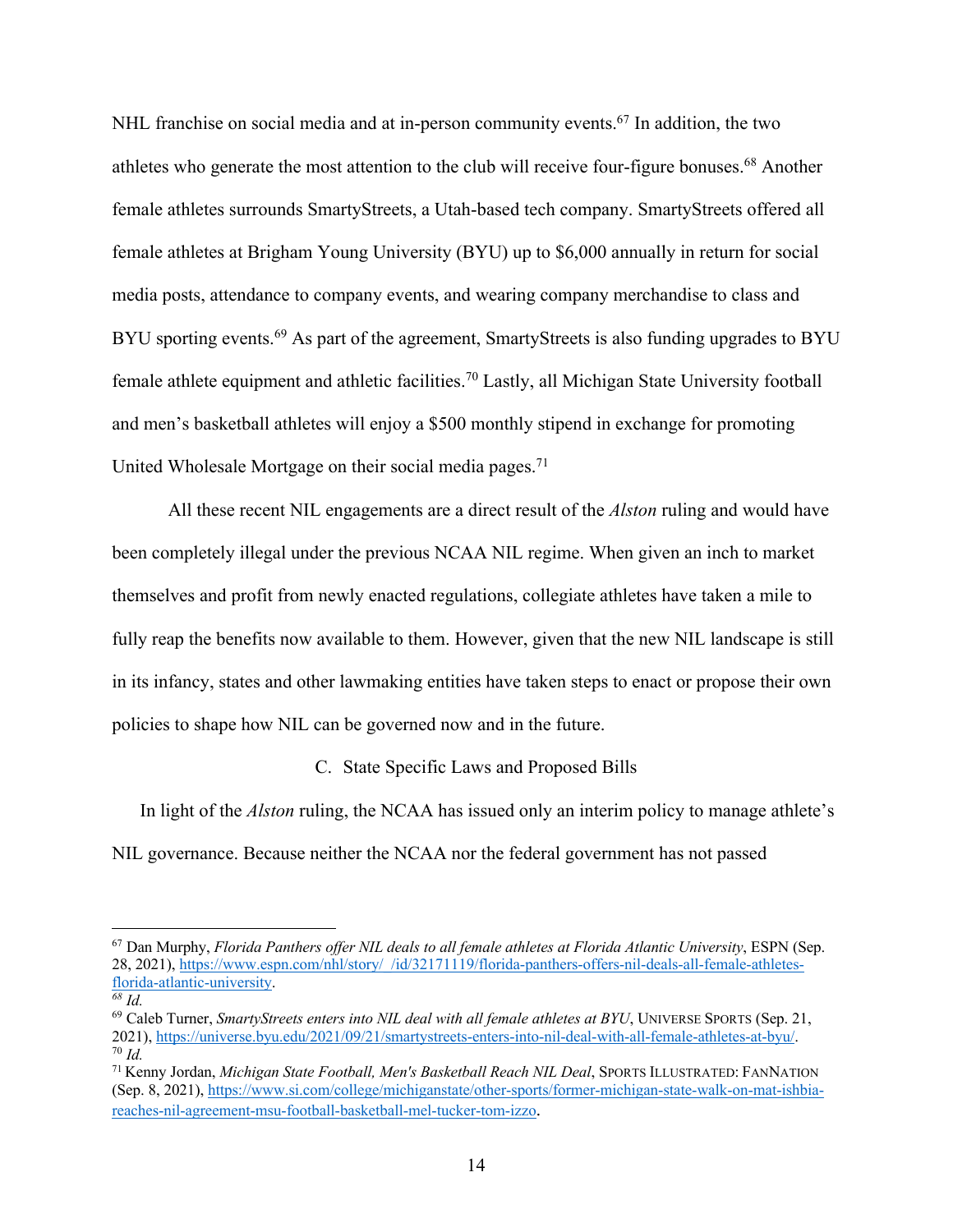overarching NIL regulations, states have been free to establish their own laws to govern how institutions within their borders are able to handle collegiate athletes NIL interactions. Some states, anticipating impending NIL rule changes, enacted, and passed laws prior to *Alston*'s oral arguments while others waited until after the case was heard to develop their NIL law. Still, some states are patiently waiting to introduce and pass NIL laws until federal bills or other lawmaking entities promulgate uniform NIL policies to follow. Whatever the case may be, absent guidance by federal law or without the NCAA further advancing its interim NIL policy, states have now stepped in to unilaterally to develop their own specific NIL rules.

The first state law passed regarding the new college sports NIL policy was California's Senate Bill 206, also known as the Fair Pay to Play Act. The Fair Pay to Play Act was passed in 2019 before the *Alston* hearings and prohibits "California postsecondary educational institutions except community colleges, and every athletic association, conference, or other group or organization with authority over intercollegiate athletics, from providing a prospective intercollegiate student athlete with compensation in relation to the athlete's name, image, or likeness, or preventing a student participating in intercollegiate athletics from earning compensation as a result of the use of the student's name, image, or likeness."72 The bill further prohibits "…the revocation of a student's scholarship as a result of earning compensation…"73 However, the Fair Pay to Play Act does contains some limitations such as hindering an athlete's ability to "enter into a contract providing compensation to the athlete for use of the athlete's (NIL) if a provision of the contract is in conflict with a provision of the athlete's team contract."74 This means that an athlete in California may not be able to contract with a company

<sup>72</sup> Fair Pay to Play Act, Cal. Educ. Code § 67456 (2019). 73 *Id*. 74 *Id*.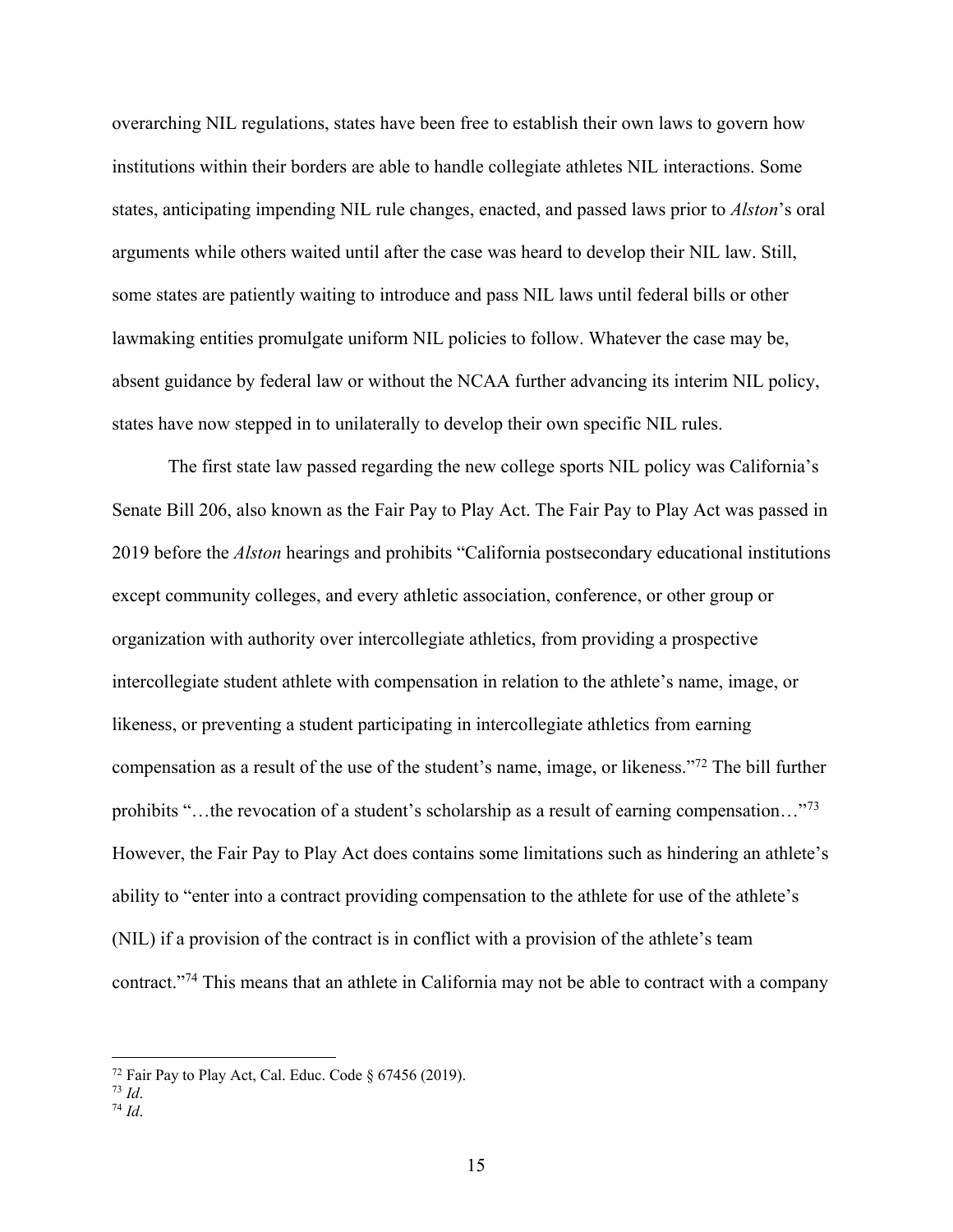if a provision of their NIL agreement conflicts with a general university or student-athlete NIL policy.

Florida Senate Bill 646, or the Intercollegiate Athlete Compensation and Rights Act, was approved by Governor Marco Rubio in June 2020 and "authorizes an intercollegiate athlete at a postsecondary educational institution to earn compensation for the use of her or his name, image, or likeness, and prohibits a postsecondary institution from preventing an athlete from earning NIL compensation."<sup>75</sup> The Florida NIL law gets even clearer in its restrictions to postsecondary institutions, as it mimics the language of the Sherman Act when it reads, "…A postsecondary educational institution may not adopt or maintain a contract, rule, regulation, standard, or other requirement that prevents or unduly restricts an intercollegiate athlete from earning compensation for the use of her or his name, image, or likeness."76 By incorporating similar language to the Sherman Act, the Intercollegiate Athlete Compensation and Rights Act enables Florida to employ more scrutinous reviews of potential policy violations by state universities. One more example of a state specific NIL law is Missouri's House Bill No. 297 which passed in July 2021 and modified provisions to higher education institutions. Under Missouri's NIL bill, "No postsecondary educational institution shall uphold any rule, requirement, standard, or other limitation that prevents a student of that institution from fully participating in intercollegiate athletics without penalty and earning compensation as a result of the use of the student's name, image, likeness rights, or athletic reputation."77

<sup>75</sup> Intercollegiate Athlete Compensation and Rights Act, Fla. Stat. § 1006.74.

<sup>76</sup> *Id.* §1006.74(1)(b).

<sup>77</sup> H.B. 297, 101st Gen. Assemb., 1st Reg. Sess., (Mo. 2021).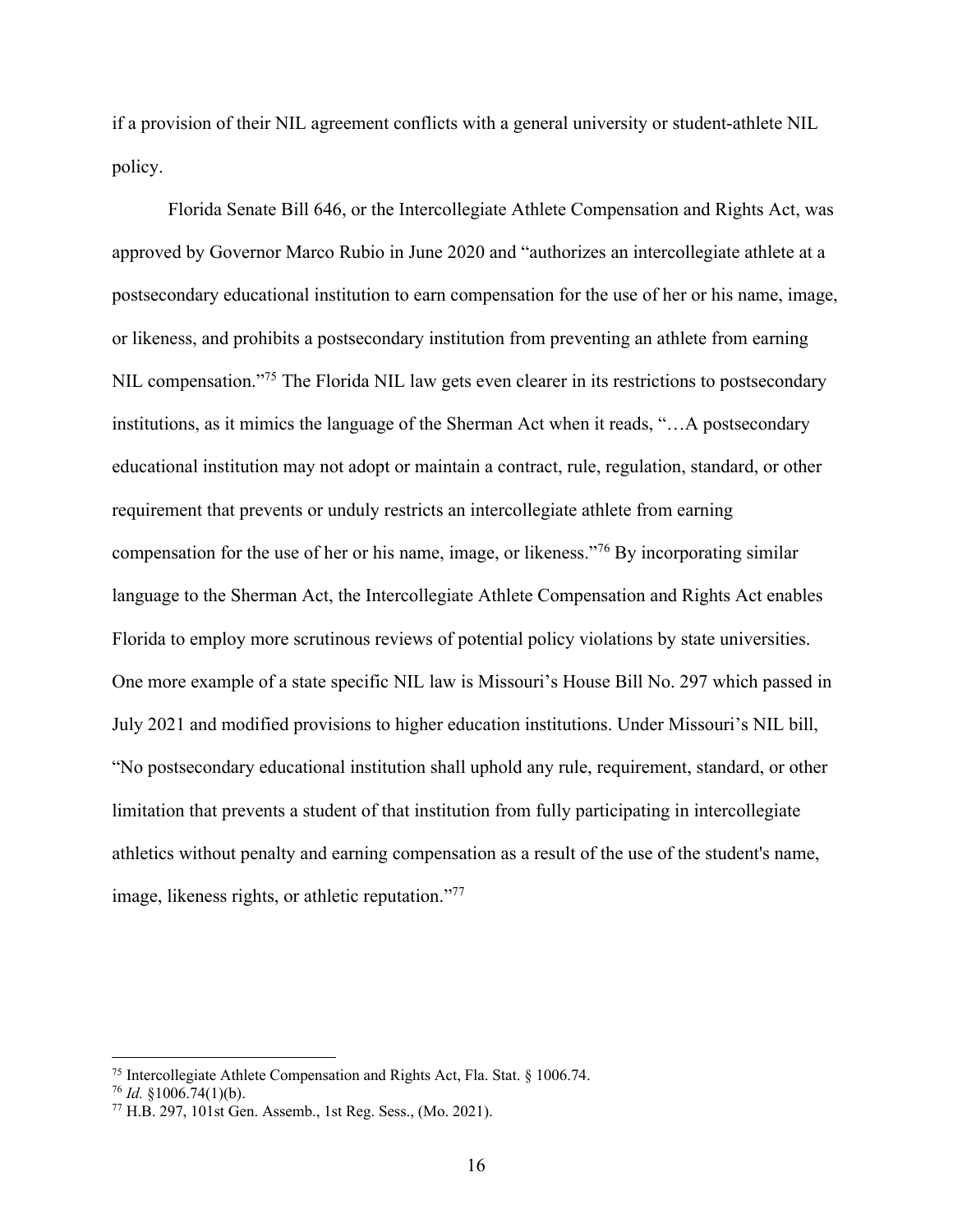As of October 2021, two states have passed their own NIL laws while seven other states have laws that will take effect between 2022 and 2025.<sup>78</sup> Conversely, no federal laws regarding collegiate athletes NIL have been passed by either house of Congress. The House Subcommittee on Consumer Protection and Commerce held a hearing on the issues surrounding collegiate athletes monetizing their NIL but several entities who gave testimony, such as the National College Players Association (NCAP) and Central Intercollegiate Athletic Association (CIAA), were adamant that Congress has no place in determining NIL legal boundaries.<sup>79</sup> Despite animosity towards federal NIL legislation, several drafts of federal law have been proposed to serve as uniform NIL legal frameworks for the future.

In May 2021, the Uniform Law Commission proposed a 16-page draft of its College Athlete Name, Image, and Likeness Issues Act at the organization's annual meeting.80 The proposed act covers several layers of NIL issue ranging from restrictions on NIL activity, required disclosures, prohibited conduct, and civil remedies.<sup>81</sup> The ULC's proposition would serve as a blanket template for states to consider when drafting or deciding to pass new NIL legislation. Additionally, the Student Athlete Level Playing Field Act was introduced to the 117<sup>th</sup> Congress and approaches the issue from a contractual agreement standpoint, covering aspects of the NIL agreement process like contract enforcement and prohibiting unfair and deceptive contracting practices against student athletes.<sup>82</sup> This proposed federal law would apply to and aim to join all states under one uniform NIL policy.

<sup>78</sup> Thomas Di Blasio, *Most States Pass "Name, Image, and Likeness" Laws for Student Athletes*, MULTISTATE: EDUCATION, EMPLOYMENT & LABOR (Sep. 21, 2021), https://www.multistate.us/insider/2021/9/21/most-states-pass-

name-image-and-likeness-laws-for-student-athletes.<br><sup>79</sup> Maria Carrasco, *Congress Weighs In on College Athletes Leveraging Their Brand*, INSIDE HIGHER ED (Oct. 1,<br>2021), https://www.insidehighered.com/news/2021/10/01/congr <sup>80</sup> See Robinson, *supra* note 17.<br><sup>81</sup> UNIF. L. COMM'N., COLLEGE ATHLETE NAME, IMAGE, AND LIKENESS ISSUES ACT, (2021).<br><sup>82</sup> Student Athlete Level Playing Field Act, H.R. 2841, 117<sup>th</sup> Cong. (2021).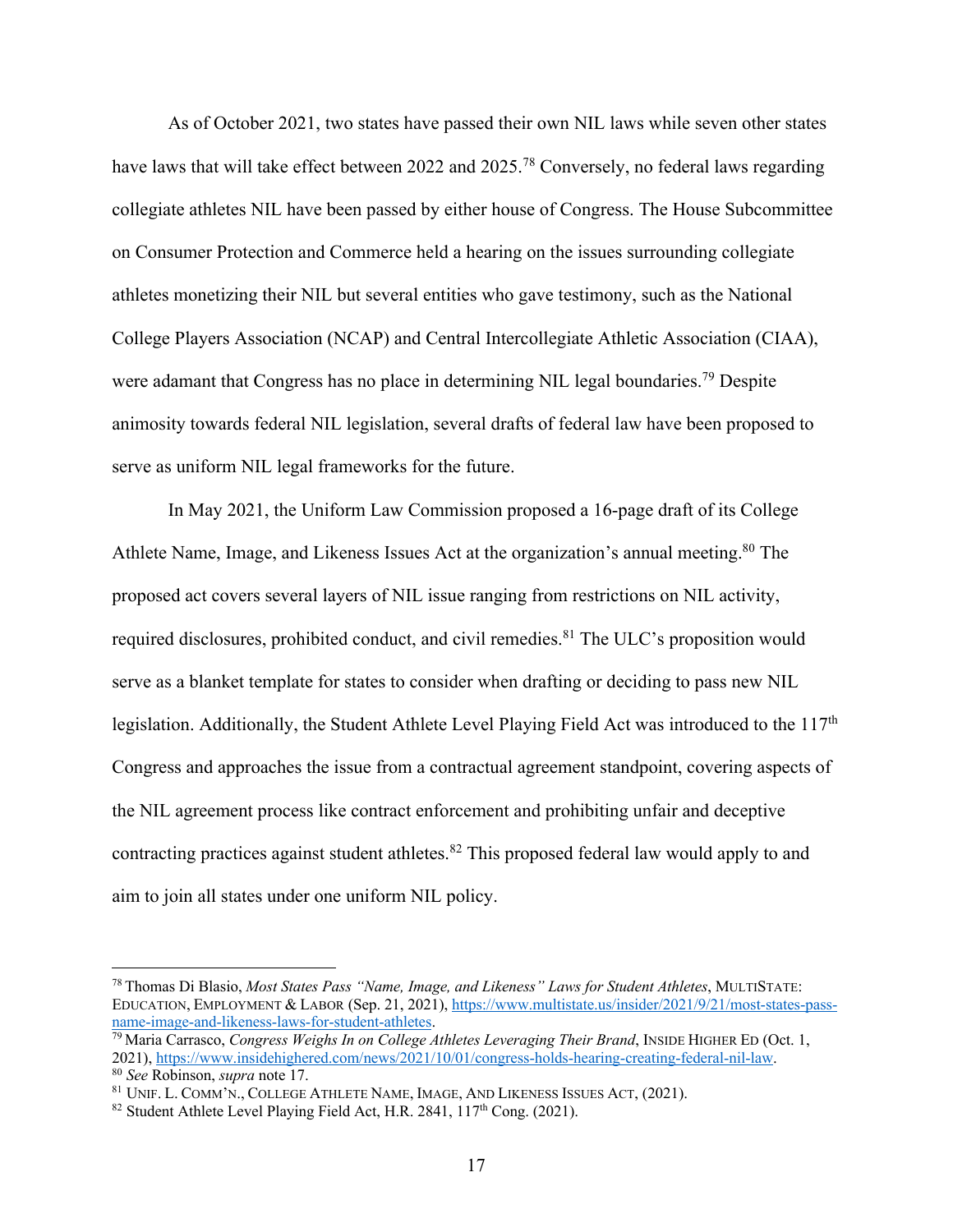As more state laws are passed and federal bills are proposed, the NIL legal framework continues to change. Once more athletes become involved in the space, analysis of the law and protections awarded to athletes should continue to be monitored as different interpretations of and interactions with the law arise. Especially in a more digital age, the NIL marketplace's infancy simultaneously coincides with rising individual privacy concerns. Due to institutional and state legal disclosure requirements, and the nature of NIL contract terms, athletes should be concerned with how their personal and private information is being protected when engaging in NIL opportunities. To become educated about available privacy rights when utilizing their NIL for profit, collegiate athletes should understand past examples of collegiate athletics privacy issues and how the Family Educational Rights and Privacy Act (FERPA) can offer them specific protections.

### III. APPLICABLE PRIVACY LAW AND CONCERNS

A. State and Institution Specific NIL Law Disclosure Requirements

As mentioned earlier, states have developed specific NIL laws for their institutions to employ. Almost all states which have passed NIL legislation have adopted some sort of disclosure policy not only to vet business deals student-athletes seek to acquire, but also to monitor and confirm an athlete's engagement does not violate NCAA or institution-specific rules. Recall California's Fair Pay to Play Act, which states an athlete "shall disclose the contract to an official of the institution..."<sup>83</sup> Similarly, Florida's Intercollegiate Athlete Compensation and Rights Act states an athlete "…who enters into a contract for compensation for the use of her or his name, image, or likeness shall disclose the contract to the postsecondary educational

<sup>83</sup> Intercollegiate Athlete Compensation and Rights Act, Fla. Stat. § 1006.74(e)(2).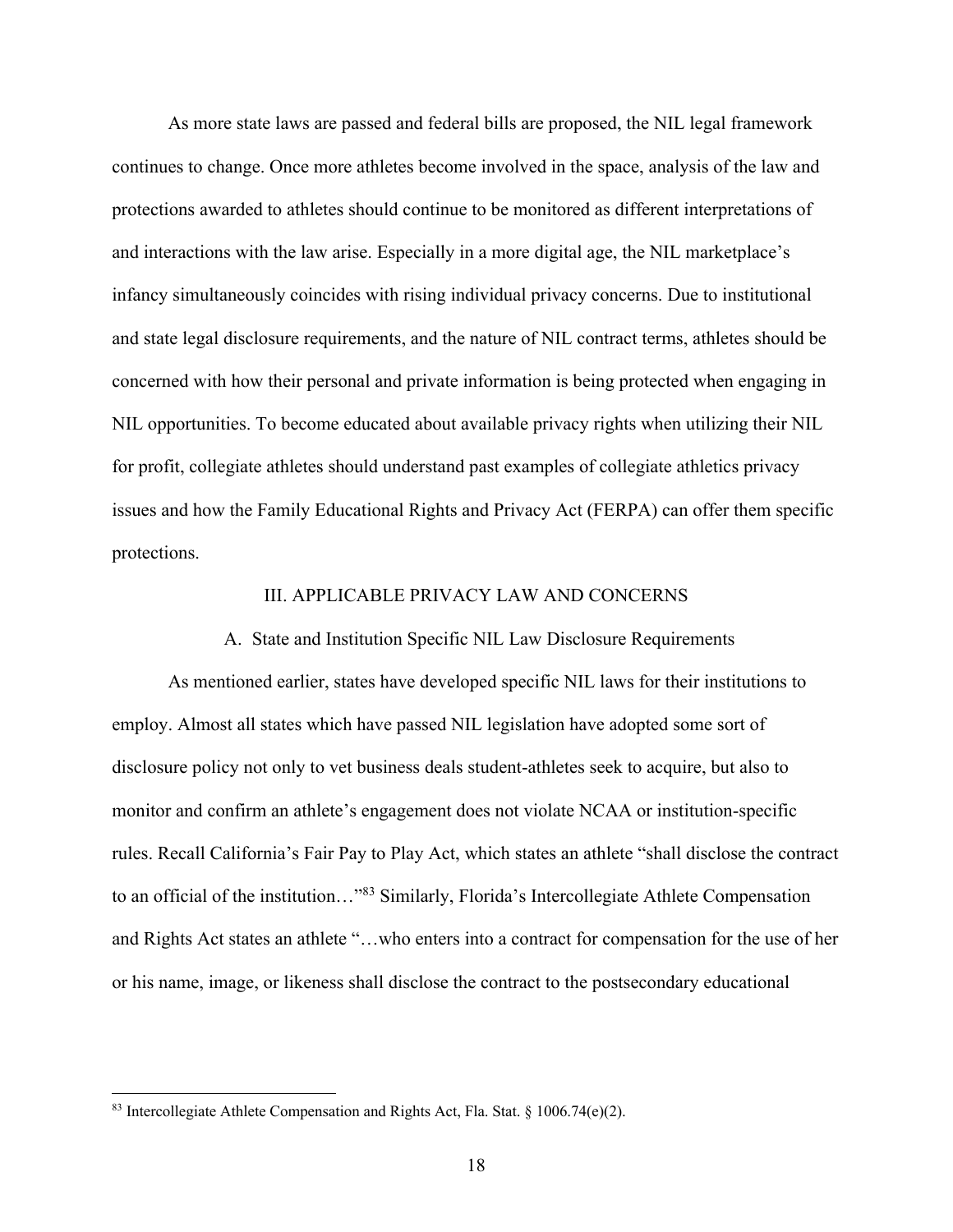institution at which she or he is enrolled…"84 To be exact, only two states of the 29 which have passed NIL law do not require athletes to disclose their NIL contracts to their institutions.<sup>85</sup>

Depending on the extent of a state's NIL law, schools may develop their own NIL disclosure policies to which student-athletes must adhere. For example, Villanova University's policy states that student-athletes who wish to utilize their NIL for profit "*must* disclose the contract at least seven days prior to the execution of the contract to the athletic department for a compliance review."86 Similarly, student athletes at the University of Kentucky "*must* disclose any proposed contract or agreement between a student-athlete and third party 7 days prior to the proposed activity to the Athletics Compliance Office."87 Conversely, Stanford University athletes are required to disclose any NIL agreements to the university but are only "*encouraged* to provide any draft agreement and/or final agreement to Stanford…" and are "*encouraged* to refrain from finalizing agreements until after Stanford has completed its review for conflicts."88 Clearly, policy language may differ between schools and impose different requirements onto a school's athletes.

In addition to their school's disclosure policies, and when conducting personal business outside of school or team activity, a student-athlete may want to withhold certain information from their school's compliance officials and potential NIL suitors. If a contract, for example a deal asking for social media promotion, asks to receive an athlete's personal or social media account information, the athlete may be weary to divulge their account's username or password,

<sup>&</sup>lt;sup>84</sup> *Id.* § 1006.74(2)(i).<br><sup>85</sup> *See* Di Blasio, *supra* note 78.

<sup>&</sup>lt;sup>86</sup> VILLANOVA UNIVERSITY ATHLETICS COMPLIANCE OFFICE, *Policy on Name, Image, and Likeness (NIL)*, (Sep. 8, 2021), https://villanova.com/documents/2021/9/9/VU NIL POLICY revised 9 8 21.pdf.

<sup>&</sup>lt;sup>87</sup> UNIVERSITY OF KENTUCKY ATHLETICS DEPARTMENT, *UK Athletics Name, Image, & Likeness Policy for Student-Athletes*, (Jun. 30, 2021),<br>https://ukathletics.com/documents/2021/6/30/UK Athletics NIL Policy for SAs 6 30 21.pdf.

<sup>&</sup>lt;sup>88</sup> STANFORD ATHLETICS, *Stanford Athletics Name, Image, and Likeness Policy*, (Sep. 1, 2021), https://gostanford.com/news/2021/9/1/stanford-athletics-name-image-likeness-policy.aspx.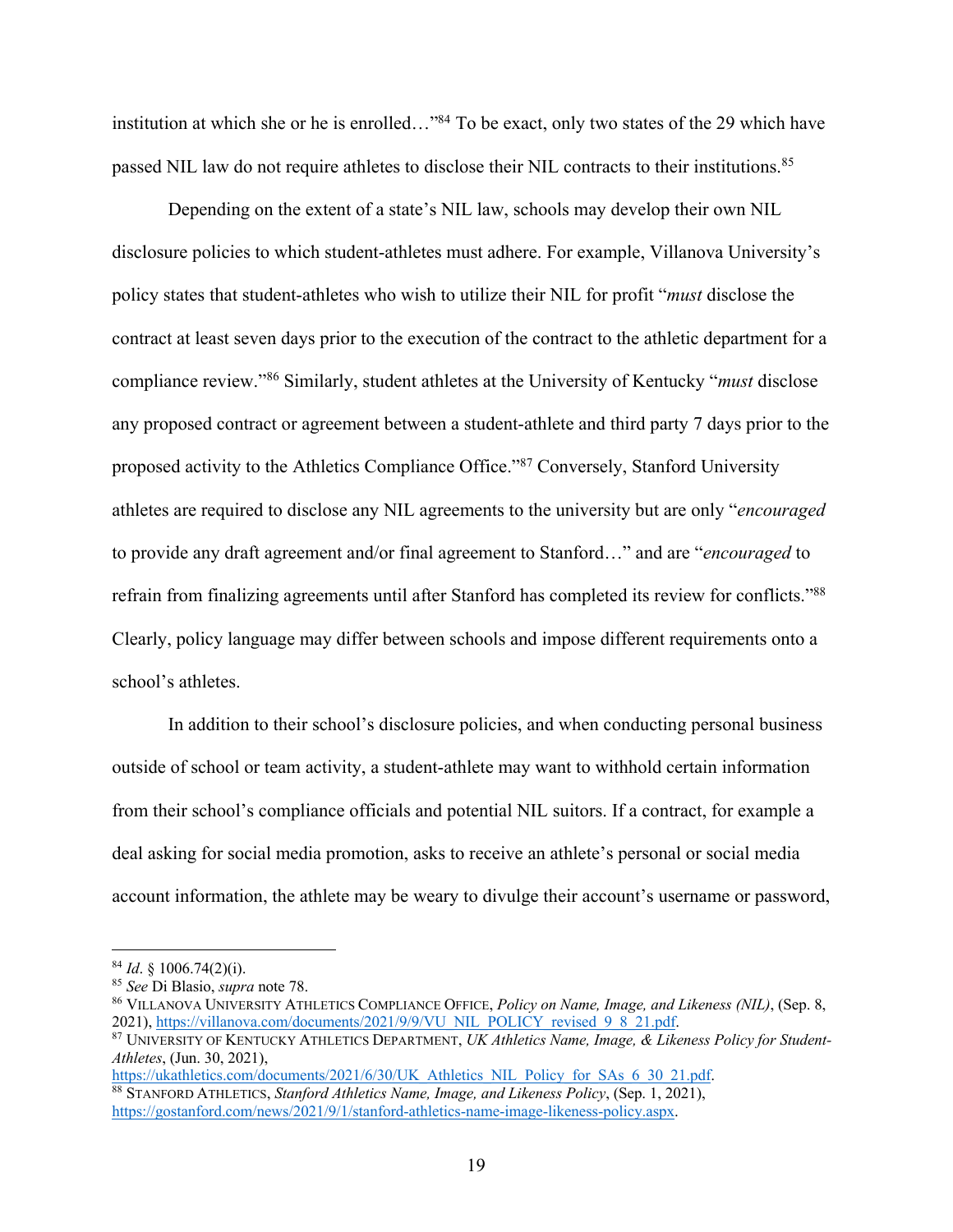or relinquish control of their account to their school or company for various reasons. Another caution for athletes to be aware of is relinquishing NIL rights in perpetuity. Doing so may irrevocably allow third parties to use an athlete's NIL forever. Instead, athletes should validate their NIL agreements to include defined and set term lengths.<sup>89</sup> Some data created in the NIL marketing process might be subject to a social media platform's policy but extracting that information and processing an athlete's personal data for other third-party marketing purposes may not be something an athlete consents to.<sup>90</sup> Examples of past privacy issues should give a clear warning and idea of potential NIL issues for student-athletes to avoid.

## B. Past Athlete Privacy Concerns

Past examples of athlete data collection have sparked controversy. Although not as a product of NIL agreements, but similar to possible NIL privacy concerns, collecting collegiate athlete data for sports performance purposes has been seen as unethical. In 2016, the University of Michigan signed an exclusive apparel contract with Nike worth \$170 million.<sup>91</sup> As part of the agreement, Nike was allowed to collect personal data from Michigan athletes through certain wearable technology devices such as heart rate monitors, GPS trackers, and other instruments that logged biological activities.<sup>92</sup> Although contracts between institutions and apparel brands are extremely common in collegiate sports, the Nike agreement with Michigan drew harsh criticism as the agreement gave Nike broad rights to "utilize" the information it collected.<sup>93</sup> Privacy

<sup>89</sup> Alexander Burridge, *Contract Basics for Every Student-Athlete NIL Deal*, JDSUPRA (Aug. 18, 2021), https://www.jdsupra.com/legalnews/contract-basics-for-every-student-3793825/.

<sup>90</sup> Hester Bates, *The Legal Issues That Influencers and Marketers Must Get Right*, THE DRUM: OPEN MIC (Feb. 28, 2020), https://www.thedrum.com/profile/influencer/news/the-legal-issues-that-influencers-and-marketers-must-getright. 91 Marc Tracy, *With Wearable Tech Deals, New Player Data Is Up for Grabs*, N.Y. TIMES, Sep. 9, 2016,

https://www.nytimes.com/2016/09/11/sports/ncaafootball/wearable-technology-nike-privacy-college-football.html. 92 *Id*. 93 *Id.*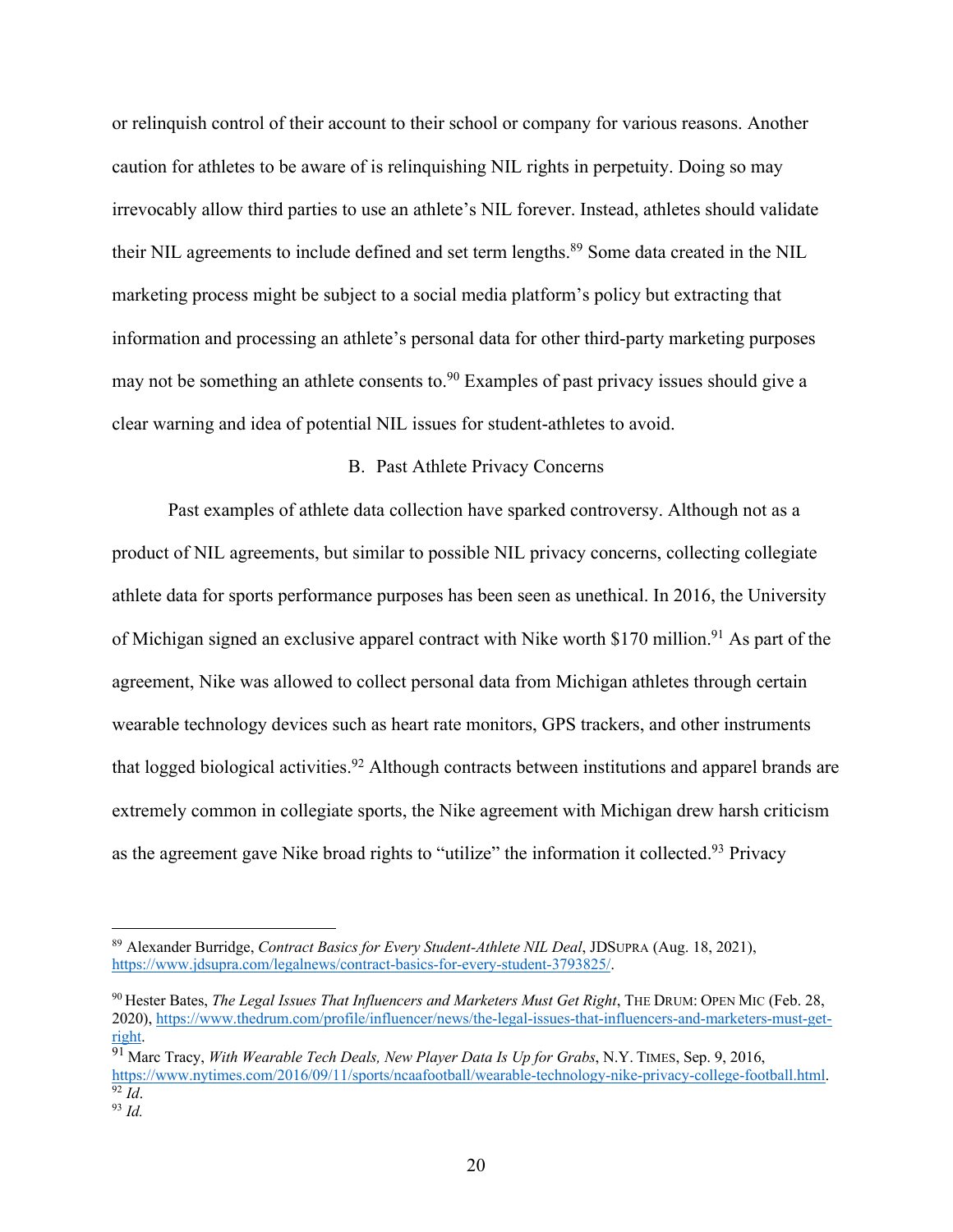experts who analyzed the case stated that even though Nike's data collection process had to follow "all applicable laws", it was still a possibility that the meta data collected, if matched to specific athletes, could reveal intimate details about the athlete's daily activity and location.<sup>94</sup> Not only were the effects of the contract possibly detrimental to athlete privacy, the university itself was questioned about whether it fully understood the terms or ramifications of the deal.<sup>95</sup> Relating these issues to the current NIL space, it could be possible that contracts between third parties and universities that offer student-athletes benefits for using their NIL may also allow those third parties to utilize athlete data for their own purposes. Similar to the University of Michigan agreement with Nike, these deals are also subject to the university's due diligence in protecting their athletes' privacy rights. Conversely, as part of an individual NIL agreement, companies may wish to receive or gain access to an athlete's data and information to utilize on their own accord.

Closely related to utilizing athlete personal data without consent is the tort of appropriation. As described in the Restatement of Torts, "one who appropriates to his own use or benefit the name or likeness of another is subject to liability to the other for invasion of his privacy."96 Analyzing the appropriation tort's definition in the scope of NIL interactions, it could be reasoned that an athlete could sue for appropriation if a third-party utilized the athlete's name, image, or likeness to advertise the defendant's business or product, or for some similar commercial purpose. <sup>97</sup> However, the tort's application is not limited to commercial purposes so long as a defendant makes use of the plaintiff's name or likeness for his own purposes and

<sup>94</sup> *Id.* 

<sup>95</sup> *Id.*

<sup>96</sup> Restatement (Second) of Torts § Section 652(c) (1977). 97 *Id.*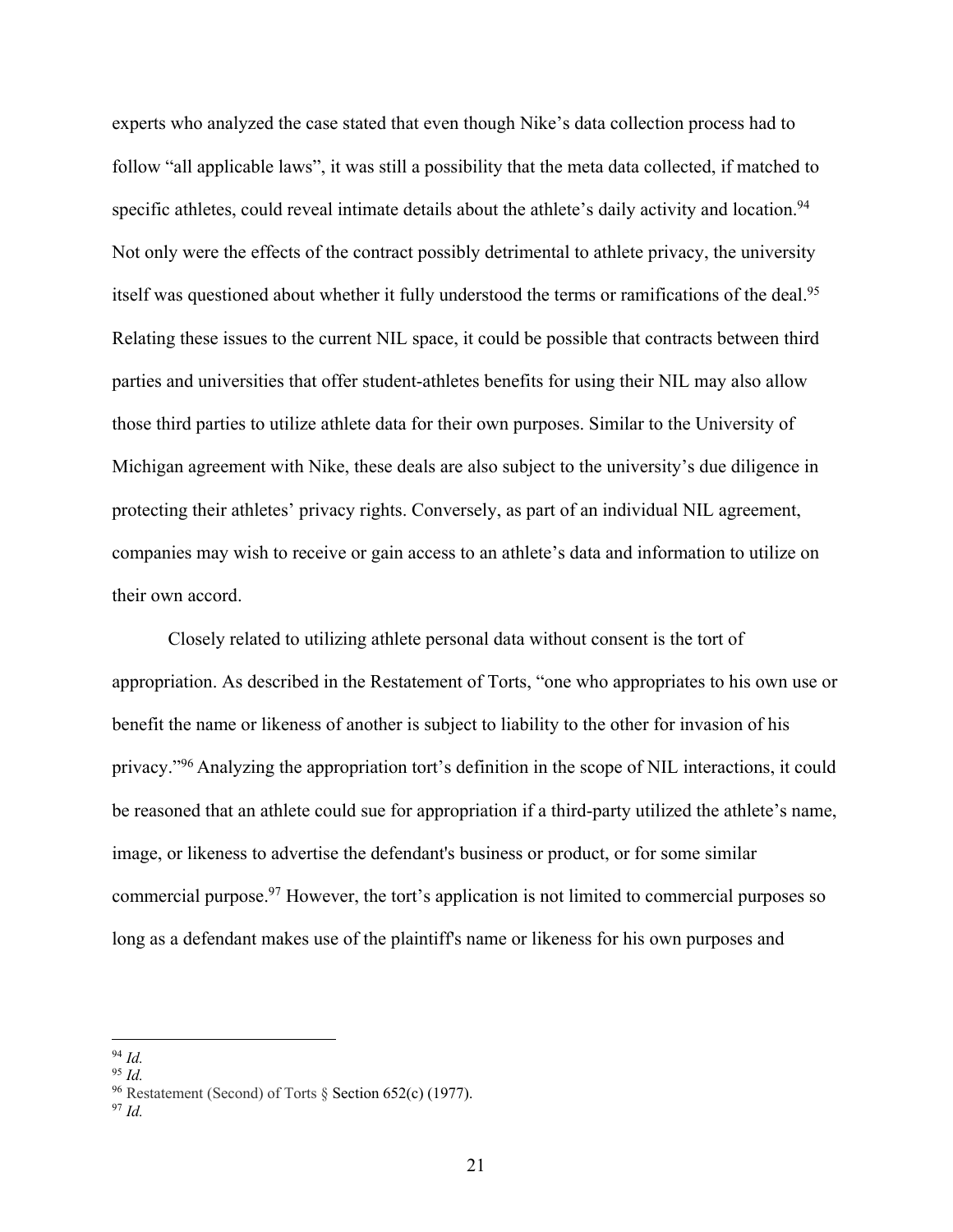benefit.<sup>98</sup> Appropriation could be applicable if a company agreed or did not agree to use an athlete's NIL for a specific purpose, but then used the athlete's NIL outside of the agreed upon use or without the athlete's approval entirely. For example, in *Jordan v. Dominick's Finer Foods*, 115 F. Supp. 3d 950, (N.D. Ill. 2015)99, famous NBA and Chicago Bulls star Michael Jordan sued a local Chicago supermarket for infringing his personal intellectual property and image. Jordan claimed the supermarket misappropriated his image after the supermarket created a promotional ad for a steak product featuring Jordan's iconic "jumpman" logo and the Bulls' red and black colors.100 Dominick's had an established policy requiring that all uses of others' intellectual property be submitted in advance to its legal department, however since the company did not receive Jordan's express permission to use or mimic his personal logo, the court ruled that the supermarket infringed on Jordan's highly lucrative image.

To draw a current parallel, recall Olivia Dunne's exclusive partnership with women's activewear brand Vuori. Hypothetically, Dunne could have contracted with Vuori to only post several endorsements on her various social media channels, however, if Vuori was to gain access to Dunne's posts and use a photograph of Dunne on their website, Vuori may be liable for appropriating Dunne's NIL. In this scenario, not only was Dunne's personal privacy violated when her photographs were usurped by the company, but Vuori may have also committed a privacy tort against Dunne causing further distress. Although this scenario is just imaginary, athletes engaging in NIL interactions should be considerate of a third party's motives when

<sup>98</sup> *Id*. 99 *Jordan v. Dominick's Finer Foods*, 115 F. Supp. 3d 950, (N.D. Ill. 2015).

<sup>100</sup> Frederick J. Sperling, *Famous Athlete Cases Offer Right Of Publicity Lessons*, SCHIFF HARDIN (Sep. 4, 2020), https://www.schiffhardin.com/insights/publications/2020/famous-athlete-cases-offer-right-of-publicity-lessons.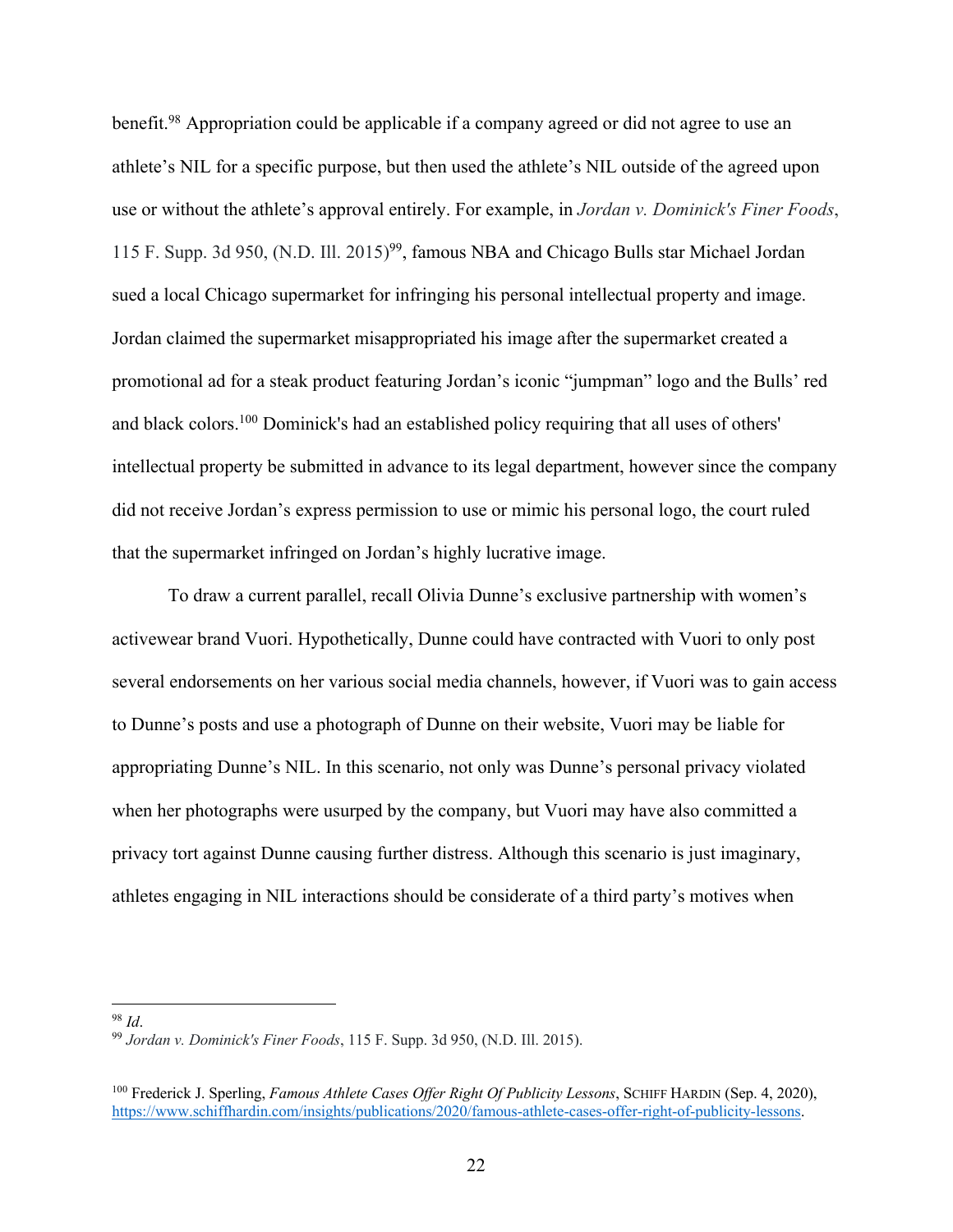understanding a contract's terms and should be cautious to concede any rights to disclose information without consent.

C. Privacy Rights Awarded to Student-Athletes Under the Family Educational Rights and

### Privacy Act and Institutional Disclosure Policies

NCAA athletes, as students at post-secondary institutions, are able to enjoy the plethora of privacy rights awarded by the Family Educational Rights and Privacy Act (FERPA) (the Act). FERPA was signed into law in 1974, applies to every school that receives funding under an applicable program through the U.S. Department of Education, and governs the protection of student education records.<sup>101</sup> FERPA initially gives a child's parents' privacy rights with respect to education records but the rights transfer to the child once he or she turns 18 years old or attends a school past the high school level.<sup>102</sup> According to  $\S$  99.30, FERPA explicitly states that a "parent or eligible student shall provide a signed and dated written consent before an educational agency or institution discloses personally identifiable information from the student's education records…"103 Under the Act, personally identifiable information (PII) includes but is not limited to:

"The student's name; the name of the student's parent or other family members; the address of the student or student's family; a personal identifier, such as the student's social security number, student number, or biometric record; other indirect identifiers, such as the student's date of birth; other information that, alone or in combination, is linked or linkable to a specific student that would allow a reasonable person in the school community, who does not have personal knowledge of the relevant circumstances, to

<sup>&</sup>lt;sup>101</sup> U.S. Dept. of Educ., *Family Educational Rights and Privacy Act (FERPA)*, https://www2.ed.gov/policy/gen/guid/fpco/ferpa/index.html, (Aug. 25, 2021).

 $\frac{102}{102}$  *Id.* 25, 2021). The set of the set of the set of the set of the set of the set of the set of the set of the set of the set of the set of the set of the set of the set of the set of the set of the set of the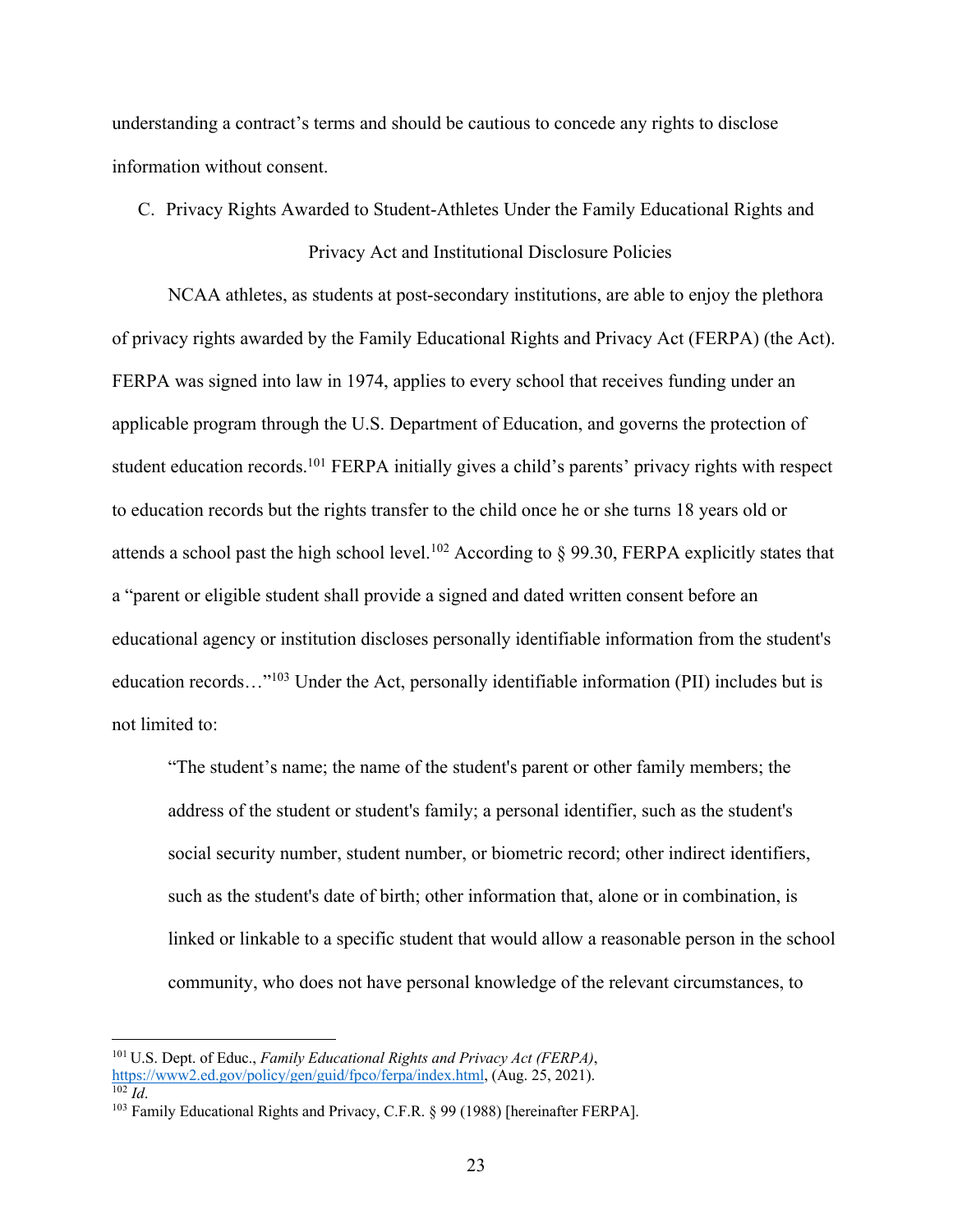identify the student with reasonable certainty; and information requested by a person who the educational agency or institution reasonably believes knows the identity of the student to whom the education record relates."104

Additionally, education records are defined as records that are "directly related to a student or maintained by an educational agency or institution or by a party acting for the agency or institution"105 but does not include "records on a student who is 18 years of age or older, or is attending an institution of postsecondary education, that are made or maintained by a… professional or paraprofessional acting in his or her professional capacity or assisting in a paraprofessional capacity."106

Further, the written consent given by either a parent or an eligible student must "specify the records that may be disclosed; state the purpose of the disclosure; and identify the party or class of parties to whom the disclosure may be made."107 However, a school may disclose PII from a student's education record without consent if the disclosure meets an exception.<sup>108</sup> One exception allows non-consented disclosures to organizations "conducting studies for, or on behalf of, educational agencies or institutions to develop, validate, or administer predictive tests; administer student aid programs; or improve instruction."<sup>109</sup> Here, the institution may only disclose students' PII without consent if "the information is destroyed when no longer needed for the purposes for which the study was conducted…" and when the institution enters into an agreement with an organization that requires the organization to "use personally identifiable information from education records only to meet the purpose or purposes of the study as stated in

- $\frac{105}{106}$  *Id.*
- 
- <sup>106</sup> *Id*. 107 FERPA § 99.30.
- 108 FERPA § 99.31 (a).

<sup>104</sup> FERPA § 99.30.

 $109$  FERPA § 99.31 (a)(6).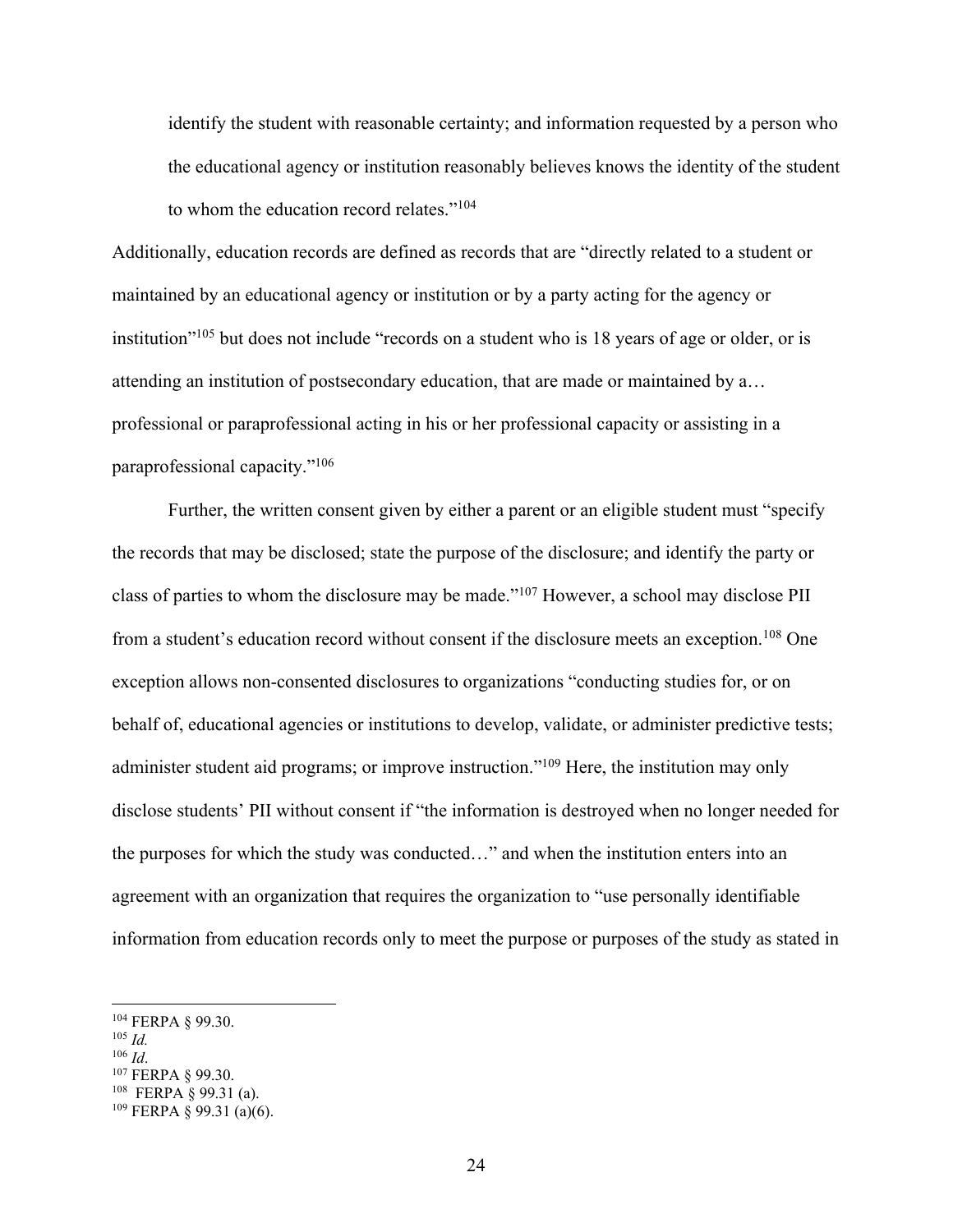the written agreement."110 If a third party requests access to a student's PII, the institution must record "the parties who requested or received personally identifiable information from the education records and the legitimate interests the parties had in requesting or obtaining the information."111 But, an educational agency or institution may only disclose PII from an education record on the condition that "the party to whom the information is disclosed will not disclose the information to any other party without the prior consent of the parent or eligible student."<sup>112</sup> Further, the officers, employees, and agents of the parties who receive the information may only use the information for the purposes for which the disclosure was made.<sup>113</sup>

Beyond knowing the different state NIL laws, institution specific policies, and applicable federal law that could interact with NIL engagements, collegiate athletes should be educated in the various levels of law and protections available for them to utilize. Moreover, knowing the scenarios for which FERPA could apply to potential NIL interactions could best serve college athletes seeking to protect their PII and any other valuable personal data. Should an athlete suspect their rights to be violated, the athlete may file a complaint with the Student Privacy Policy Office (SPPO) which serves within the U.S. Department of Education to protect student privacy.114

#### IV. ANALYSIS

#### A. How FERPA Intersects with NIL Agreements

As stated previously, many institutions require athletes to disclose terms of or entire NIL engagements to the institution's athletics compliance department for review. Given the various

<sup>&</sup>lt;sup>110</sup> FERPA § 99.31(a)(6)(iii)(C)(2).

<sup>111</sup> FERPA § 99.32(a)(3)(ii).

 $112$  FERPA § 99.33(a)(1).

<sup>&</sup>lt;sup>113</sup> FERPA  $\hat{\varphi}$  99.33(a)(2).

<sup>114</sup> *File a Complaint*, U.S. DEPT. OF EDUC.: STUDENT PRIVACY POLICY OFFICE, https://studentprivacy.ed.gov/file-acomplaint., (last visited Dec. 10, 2021).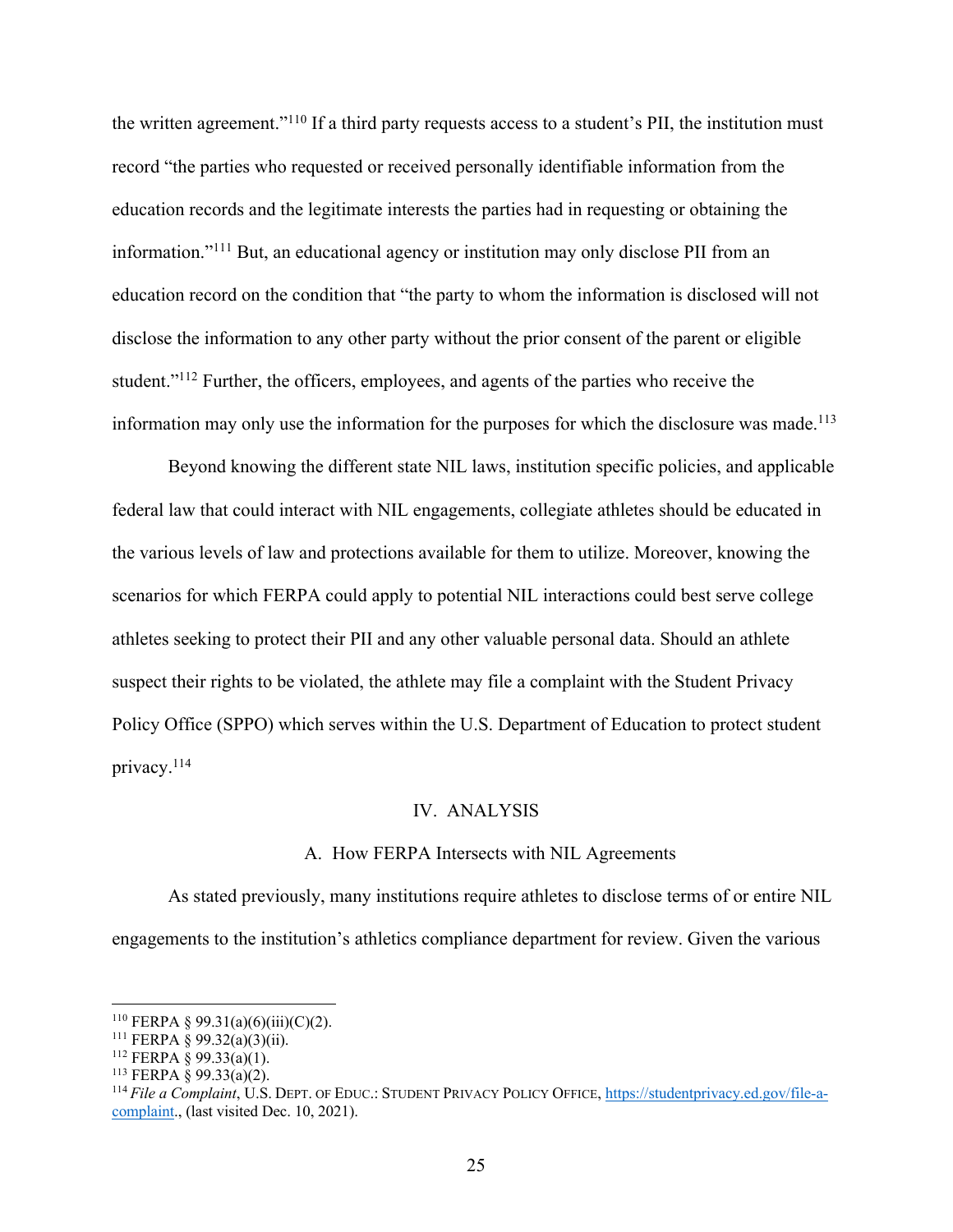disclosure rights FERPA offers NCAA athletes, it is no question that certain PII may be subject to the law when disclosed to an athlete's institution as part of the approval process for NIL deals. Due to these disclosures, concerns may rise as to what institutions, and the greater public at large, should be allowed to know concerning college athlete NIL activity. Athletes may wish not only to protect their PII, but also preclude school officials to tally accrued NIL profit for recruiting purposes or hide an endorsement deal's financial terms from teammates to preserve team chemistry. According to legal and industry professionals, these disclosures could be considered education records under FERPA depending on the angle of interpretation.

LeRoy Rooker, a former director of the Department of Education's Family Policy Compliance Office, believes that NIL deals would fall within FERPA's scope of protection to student-athletes.<sup>115</sup> According to Rooker, "Once a copy of (an endorsement contract) is given to and maintained by the institution, it becomes an 'education record,' because the document fits that broad definition, and it doesn't fit under any of the exceptions."116 Under FERPA, NIL deals could be considered to constitute education records if the documents are deemed to be "directly related to a student or maintained by an educational agency or institution."117 However, some legal professionals interpret the law in a way that would produce a different outcome. Frank LoMonte, director of the University of Florida's Brechner Center for Freedom of Information, said that while schools may be inclined to claim a FERPA-related exemption for an athlete's NIL disclosure, they shouldn't be.<sup>118</sup> According to LoMonte, "FERPA has been interpreted to say that, if you hold a job that can only be held by virtue of being a student, like a graduate teaching

<sup>115</sup> Daniel Libit, *'Damn if I Know': College Athlete Pay Rules Clouded by Disclosure Limits*, SPORTICO (Jun. 2, 2021), https://www.sportico.com/leagues/college-sports/2021/ncaa-nil-disclosure-debate-1234631006/. 116 *Id.*

<sup>117</sup> FERPA § 99.3.

<sup>118</sup> *See* Libit, *supra* note 115.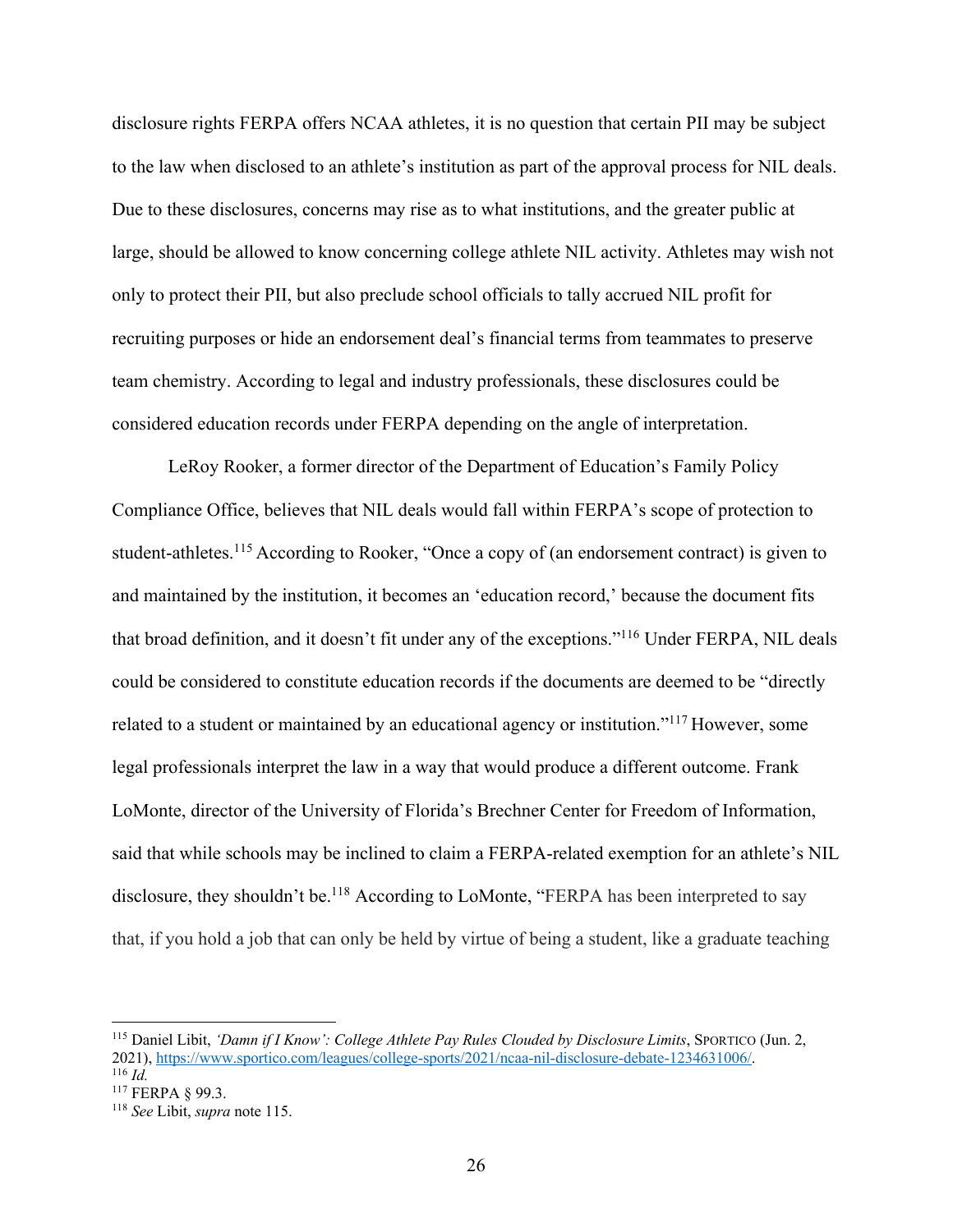assistant, then your employment records are part of your federally protected 'education record." Therefore, records from jobs such as conducting NIL activities, which can only be held by student-athletes, would then be a part of a student's education records under FERPA. However, LoMonte further explained that he does not believe an NIL contract would be considered an education record under the law because "the position of an 'endorser' is not a position exclusively reserved for students."119 LoMonte then pointed to professional athletes, social media influencers, and even working professionals such as doctors as examples of individuals who could be "endorsers".<sup>120</sup>

If an NIL contract is deemed an education record under FERPA, the athlete would be able to exercise their disclosure rights under section 99.30. But, in this scenario, an institution could still disclose an athlete's PII under section 99.32(a)(1) if the institution does not "disclose the information to any other party without the prior consent of the parent or eligible student." $^{121}$ Here, an athlete will likely see the most possible protection of their personally identifiable information when engaging in NIL opportunities. The athlete would be able to feel safe when complying with school disclosure mandates, and also feel comfortably protected should a third party request their PII to be released from the school. Under FERPA, without proper consent from the athlete, the institution would be barred from disclosing the athlete's PII to any requesting third party unless a glaring exception applied.

In the opposite scenario, if an athlete's NIL contract is not deemed to be an education record, the student's PII will not receive protection from disclosure under FERPA. To restate the law, education records do not include "records on a student who is 18 years of age or older, or is

<sup>119</sup> *Id.*<br><sup>120</sup> *Id.* 121 FERPA § 99.32(a)(1).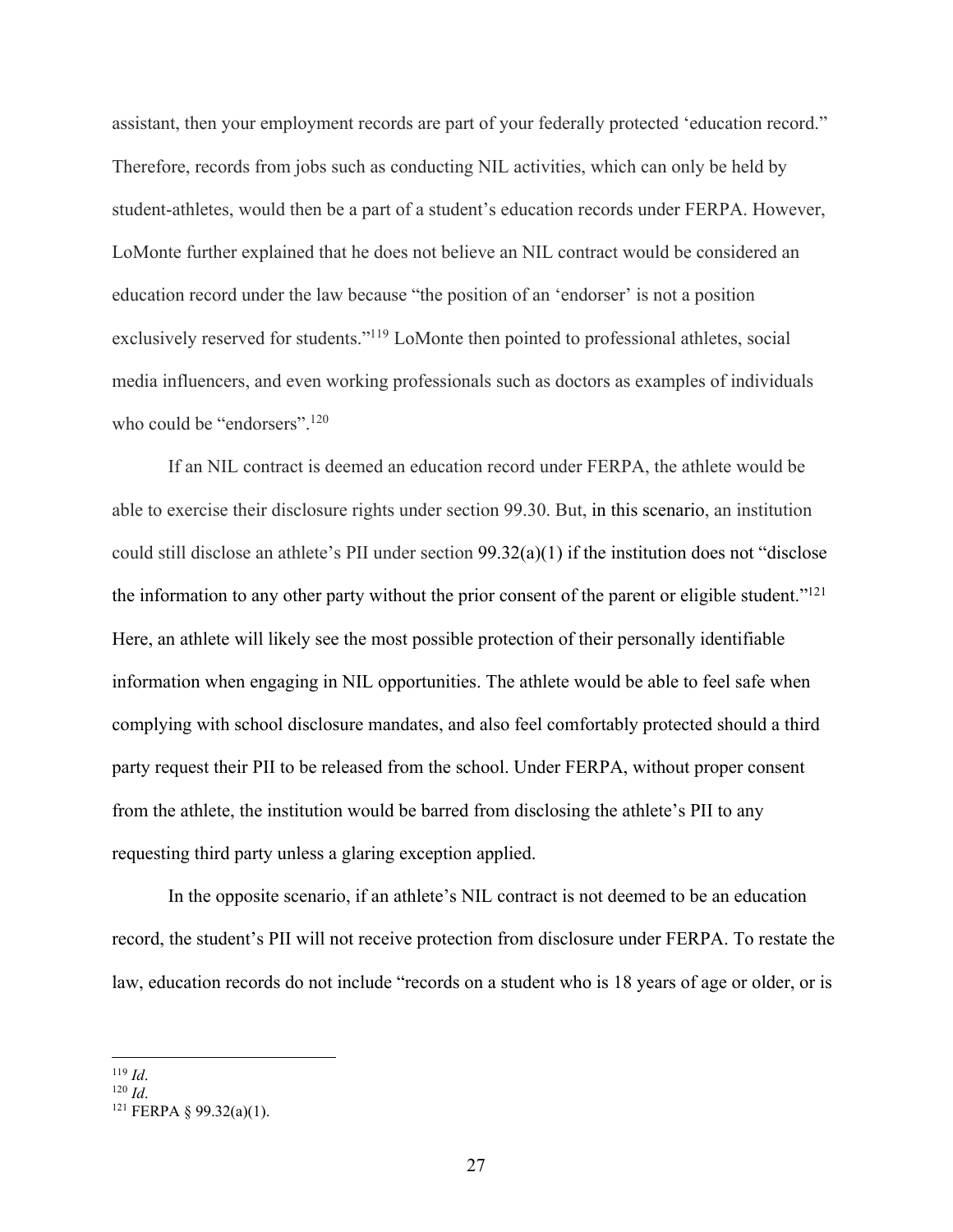attending an institution of postsecondary education, that are made or maintained by a… professional or paraprofessional acting in his or her professional capacity or assisting in a paraprofessional capacity."122 NCAA athletes, who are assumingly 18 years of age or older, may seek professional representation to navigate the NIL landscape. For example, Olivia Dunne has signed with WME Sports to be her exclusive NIL marketing agency.<sup>123</sup> Per their institution's NIL policy, not only do athletes have to disclose their relationship or intent to enter into a relationship with an agent or advisor, if they do choose to sign with professional representation, their future or current NIL agreement records may not fall under FERPA's definition of an education record. An NIL contract agreed upon between an athlete and a third party, but under the supervision or handling of a professional marketing or agency representative, may be akin to a "record on a student attending a postsecondary institution that is made or maintained by a professional acting in his or her professional capacity."124 Therefore, if an athlete hires an NIL agent, or another professional who would be acting in their professional capacity when handling current or student records, that student may be at risk of losing certain disclosure and privacy rights under FERPA.

Although Rooker and LoMonte take different approaches to interpreting FERPA, LoMonte has noted that, "judges have typically sided with schools in public record disputes over the parameters of student or school official privacy."125 However, there is record of courts interpreting FERPA in both directions when deciding what is and what is not an education record.

<sup>&</sup>lt;sup>122</sup> FERPA § 99.3.<br><sup>123</sup> *See* Dosh, *supra* note 52.

<sup>&</sup>lt;sup>124</sup> FERPA § 99.3.<br><sup>125</sup> *See* Libit, *supra* note 115.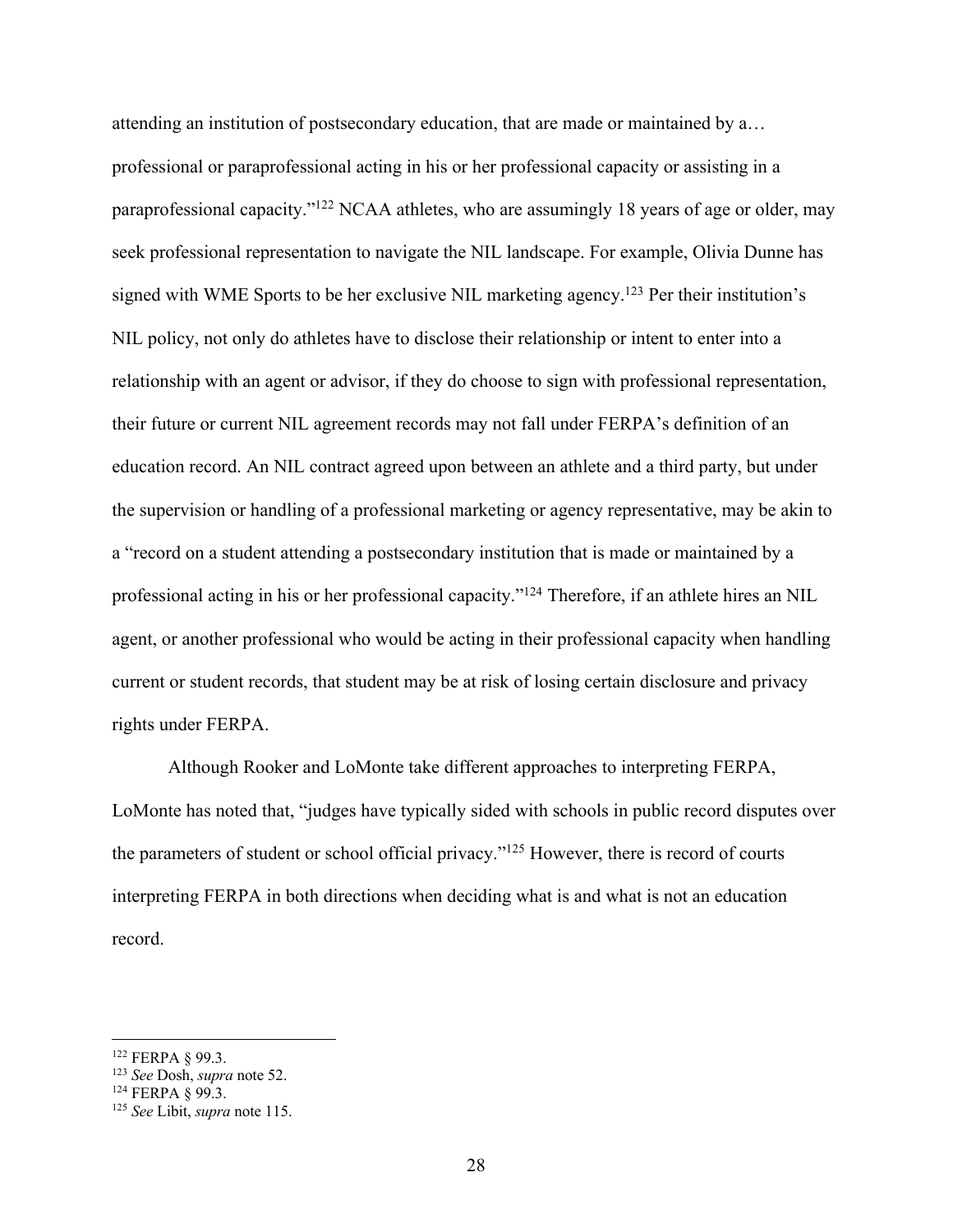In *BRV, Inc. v. Superior Court*, 143 Cal.App. 4th 742, (2006), the California Court of Appeals offered its opinion as to what records apply as education records under FERPA.<sup>126</sup> In *BRV*, the plaintiff sought publication of reports that analyzed allegations of sexual harassment and misconduct against female students by a school district's superintendent. The school district received 13 letters alleging the superintendent verbally abused students and sexually harassed female students. A private investigator then conducted 27 interviews of current and former students, and school district employees, and compiled summaries of those interviews.<sup>127</sup> The investigator then submitted the summaries as a lengthy report to the school district.<sup>128</sup> In agreement with the superintendent and upon his resignation, the school district agreed not to release any documents from the superintendent's personal file without his consent or as required by law.129 When BRV, investigating the superintendent, requested the school district to deliver copies of the investigator's reports, the school district released other information about the superintendent but did not release the investigator's reports. The school district citied a FERPA exception defense as the investigator's reports on the superintendent contained his personally identifiable information.

In determining if the investigator's reports on the superintendent constituted education records under FERPA and thus granted the school district power to withhold the reports, the court explained that the statute's (FERPA) language, although certainly broad, "does not encompass every document that is related to a student and… is kept by the school in any fashion."<sup>130</sup> The court agreed with the Supreme Court's interpretation that the statute (FERPA)

<sup>126</sup> *BRV, Inc. v. Superior Court*, 143 Cal.App. 4th 742, (2006).

<sup>127</sup> *Id*. at 749. 128 *Id*. 129 *Id*. 130 *Id*. at 754.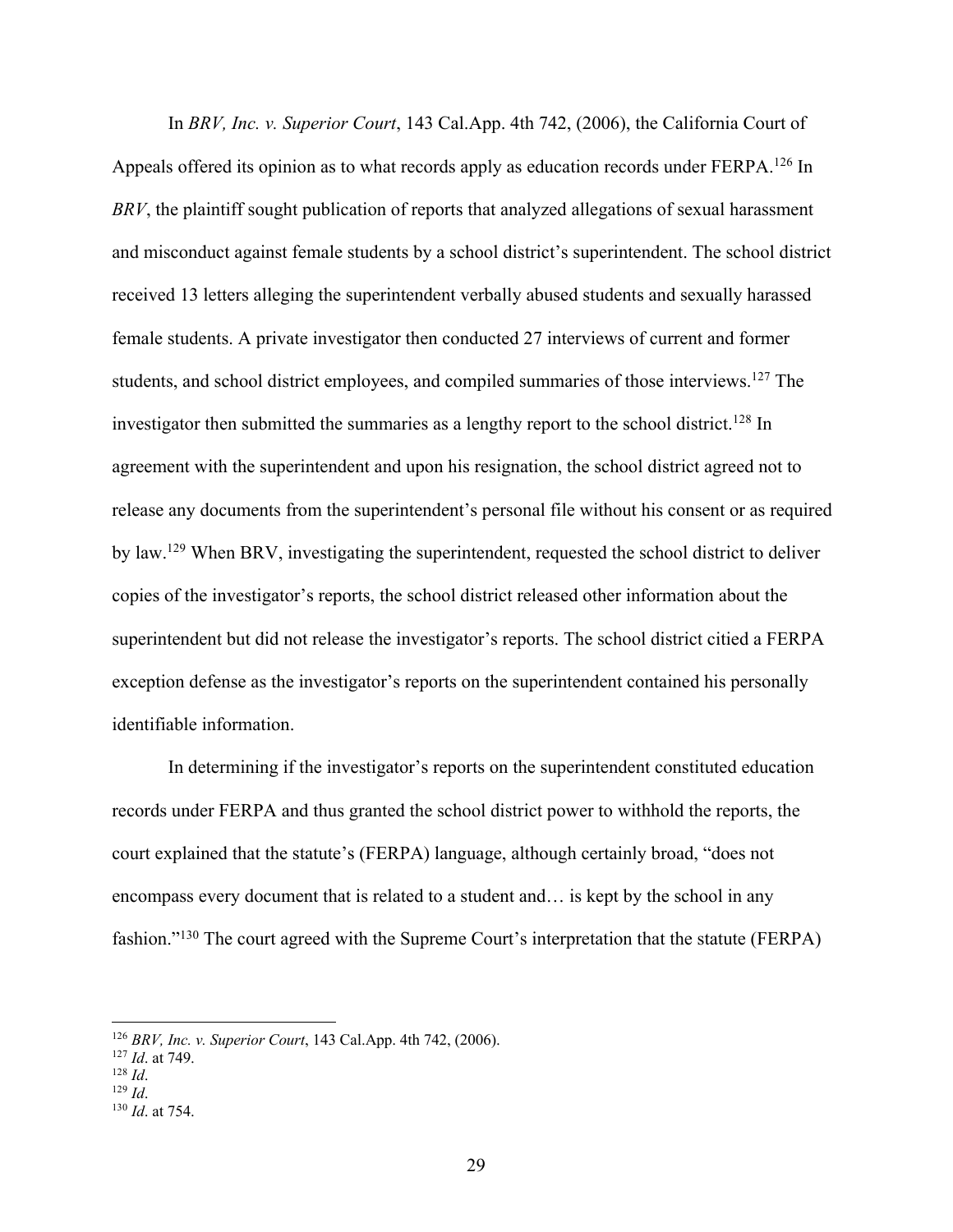was directed at "institutional records maintained in the normal course of business by a single, central custodian of the school."131 Examples of education records, according to the court, included registration forms, class schedules, grade transcripts, discipline reports, and the like.<sup>132</sup> The court ultimately decided that the investigator's reports did not fit inside the definition of education records under FERPA and prompted the disclosure of the reports for the purpose of the investigation.133

Considering LoMonte's remarks and the *BRV* court's opinion, it is possible courts may determine college athlete NIL agreements do not fall under FERPA's definition for education records. One could argue NIL agreements, akin to reports linked to sexual assault in schools, may not be considered records produced "in the normal course of business by a single, central custodian of the school" and are outside the scope of general academics-related documents such as the examples given by the California Court of Appeals in *BRV*. However, other cases interpret FERPA's definition of education records in the opposite way, taking a broader approach to the definition's language.

In *State ex rel. ESPN v. Ohio State Univ.*, 132 Ohio St.3d 212, (2012), popular sports media conglomerate ESPN requested information from Ohio State University (OSU) in relation to OSU football players' involvement in receiving illegal benefits in exchange for tattoos.<sup>134</sup> OSU denied the request for records citing FERPA as support. <sup>135</sup> ESPN then filed a writ of mandamus against OSU, arguing that FERPA is inapplicable to the records it requested and OCU must be compelled to release them.<sup>136</sup> The court declared that the statute's (FERPA) plain

- 131 *Id*. 132 *Id*. 133 *Id.*
- 

<sup>134</sup> *State ex rel. ESPN v. Ohio State Univ.*, 132 Ohio St.3d 212, (2012). 135 *Id.* at 214. 136 *Id.* at 214, 218.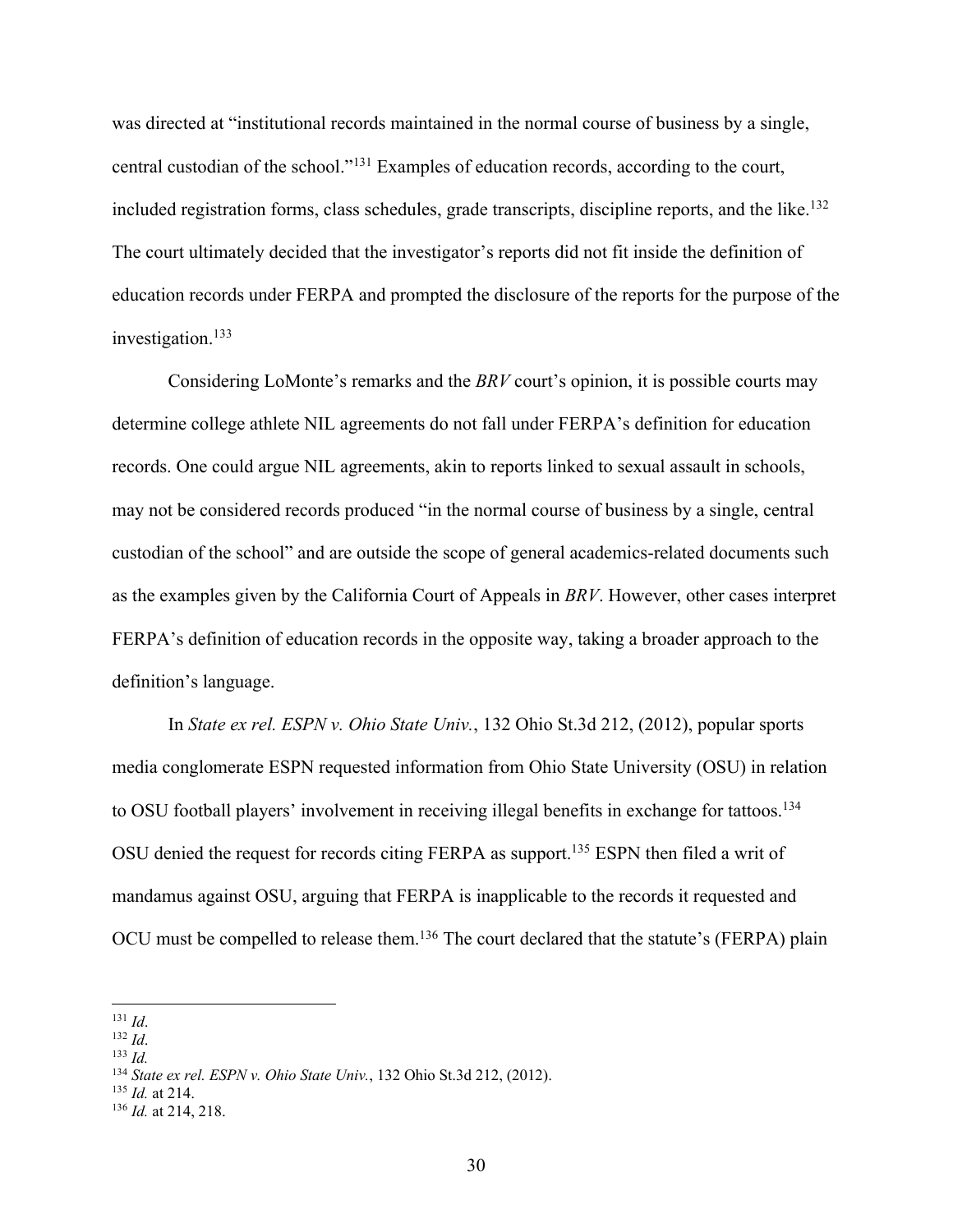language does not restrict the term "education records" to records related to "academic performance, financial aid, or scholastic performance."137 The court emphasized that education records need only "contain information directly related to a student" and be "maintained by an educational agency or institution" or a person acting for the institution.<sup>138</sup> Taking the plain language approach, the records here, insofar as they contain information identifying student-athletes, are directly related to the students and fall under FERPA's definition for education records.<sup>139</sup> Ultimately, ESPN's request was denied and Ohio State properly withheld the student-athletes' identifying information. But, although the majority of the requested records were properly redacted before being provided to ESPN, ESPN was entitled under FERPA to access to redacted copies of some records that were completely withheld.<sup>140</sup>

Using a plain language approach, courts could also determine that collegiate athlete NIL agreements constitute education records and deserve privacy protection under FERPA. Broadly construed, so long as the records are directly related to students, FERPA protects disclosure of those documents unless consent is given. From a plain language approach, since NIL agreements are centered on college athletes' names, images, and likenesses, it would make sense for those contracts to deserve protection as education records even if the engagements themselves are viewed as "nonacademic in nature."141 However, although student-athletes may be warranted protection under FERPA, athletes should still be cautious of engagements or third parties that may infringe on their rights.

<sup>137</sup> *Id*. at 218. 138 *Id*. 139 *Id.* at 219. 140 *Id*. at 220. 141 *Id.* at 219.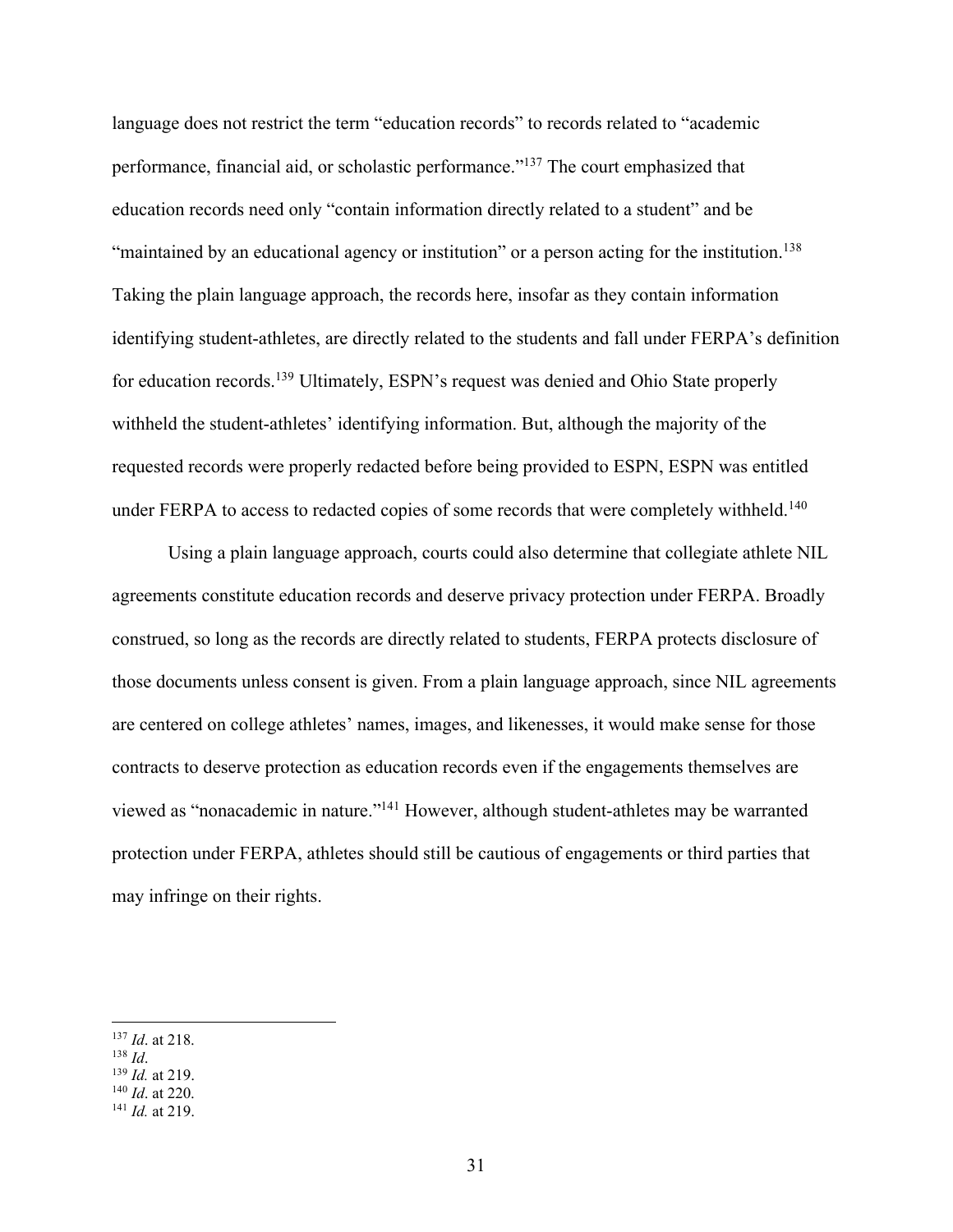### B. Examples of NIL Activity That May Infringe Athletes' Privacy

College athletes engaging in NIL opportunities are finding various ways to market themselves. Typical endorsement or promotional contracts with brands and large companies see the majority of media coverage and attention, but athletes are also engaging with fans and the greater public in other ways to extend their personal reach as far as possible. One third party looking to capitalize on the NIL space is video recording app Cameo. Cameo allows creators to record personalized video messages and send those messages to users for profit. Creators can set their own price and can record videos as short as 30 seconds or up to the site's 3 minute maximum. One notable name that has turned to Cameo for NIL engagements is University of Oklahoma football quarterback Spencer Rattler.<sup>142</sup> Projected to be a high NFL draft pick in 2022, Rattler has been the subject of many NIL deals and was the betting favorite to win the Heisman Trophy at the start of the 2021 college football season.<sup>143</sup> Rattler, who boasts nearly 400,000 Instagram followers, charges \$125 for an individual to receive a video while companies or brands seeking an endorsement on Cameo are asked to pay upwards of \$2,500 for a video from the Sooners' quarterback.144 While Rattler is able to profit from recording videos of himself for fans or others, he might not be aware of the personal information, whether it be in video or print form, Cameo may be collecting from him.

According to its company privacy policy, Cameo collects information from users and creators directly and automatically when they visit the site, and some of this information may be considered "personal information" under various applicable laws.145 More specifically, Cameo

<sup>142</sup> Justin Martinez, *'The time is now': How OU quarterback Spencer Rattler is making the most of NIL opportunity*, THE OKLAHOMAN (Jul. 22, 2021, 9:46 AM), https://www.oklahoman.com/story/sports/2021/07/01/spencer-rattlerou-quarterback-joins-cameo-nil-era-begins/7835273002/. 143 *Id*.

<sup>144</sup> *Id*. 145 CAMEO, *Privacy Policy* (Aug. 17, 2021), https://www.cameo.com/privacy#section2.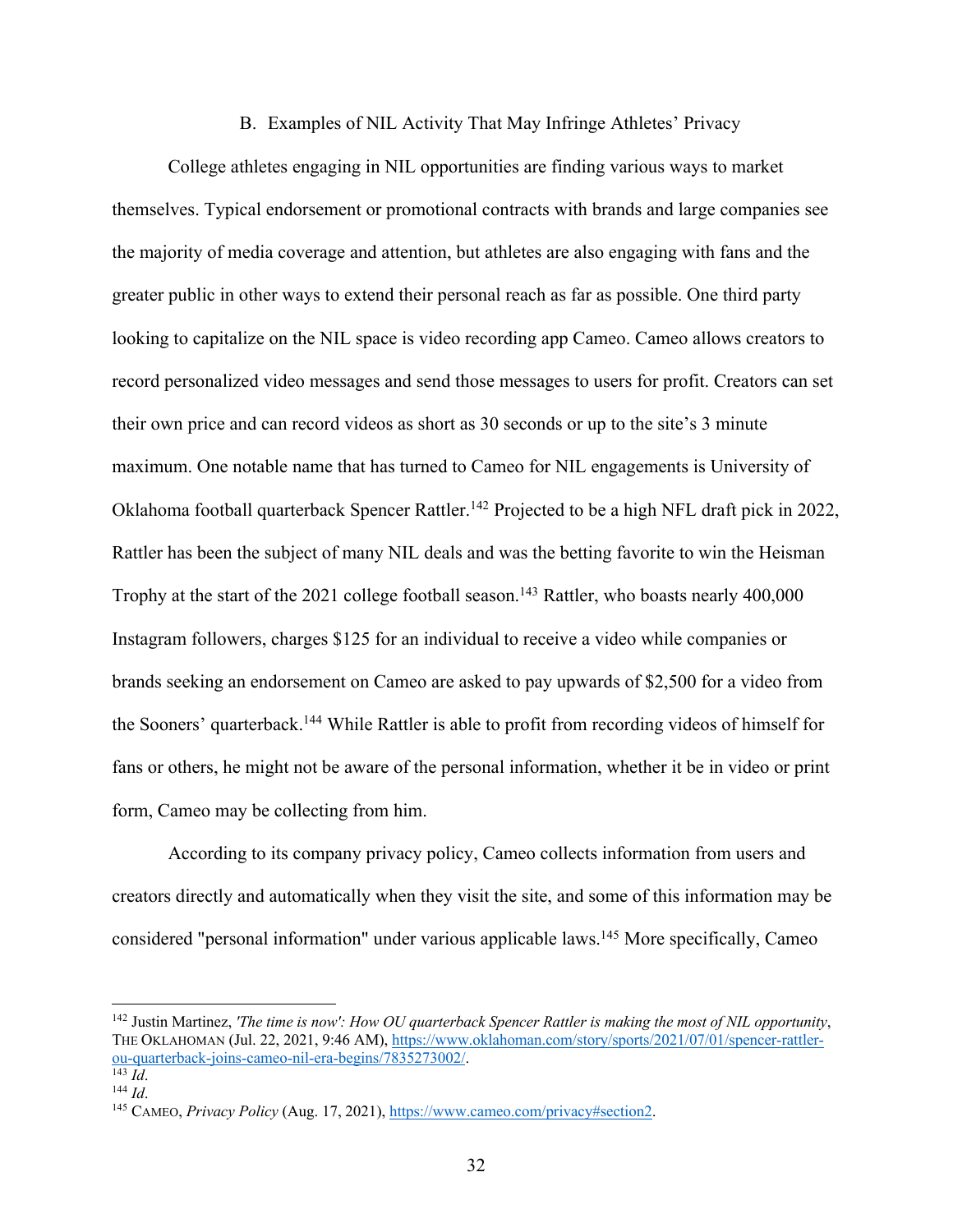expressly states that the company "collects your name and email address and the other information that you provide, such as a telephone number, when you register or login, update, or add information or content to your account."146 Cameo also collects "certain information relating to any social media platform account or Apple ID that you use to login to or link to your Cameo account (such as your username, bio, and number of followers).147 Further, Cameo also stores payment information such as credit or debit card details.<sup>148</sup> When creating content on the app, Cameo collects submitted content such as "videos, reviews, photos, emails, texts, social media posts, or other communication", and as a result, "others may access it, use it, and share it."<sup>149</sup> In addition to the information the company collects from its users and creators, Cameo also may share that information with third party business partners.150 In relation to NIL activity, Cameo may share videos from creators who are verified NCAA athletes and user information about a purchase (including the user's name, the date and price of a request, and the date the request was fulfilled) to an athlete's NCAA member institution.<sup>151</sup> Aside from its data collection practices, Cameo also tracks its users through usage technologies. The company may actively or passively collect information such as the date and time of a user's visit to the site and the precise location data from a user's device when using the app.<sup>152</sup>

NCAA athletes, from both a user and a creator's perspective, must be extremely cautious when engaging with Cameo; the plethora of information Cameo collects is astounding and the company's privacy policy is laden with concerns. An athlete who chooses to sign up as a Cameo creator may unknowingly be submitting their personal information to an exceptionally large

- 
- 146 *Id*. 147 *Id*. 148 *Id*. 149 *Id.*
- 
- 150 *Id*. 151 *Id*. 152 *Id*.
-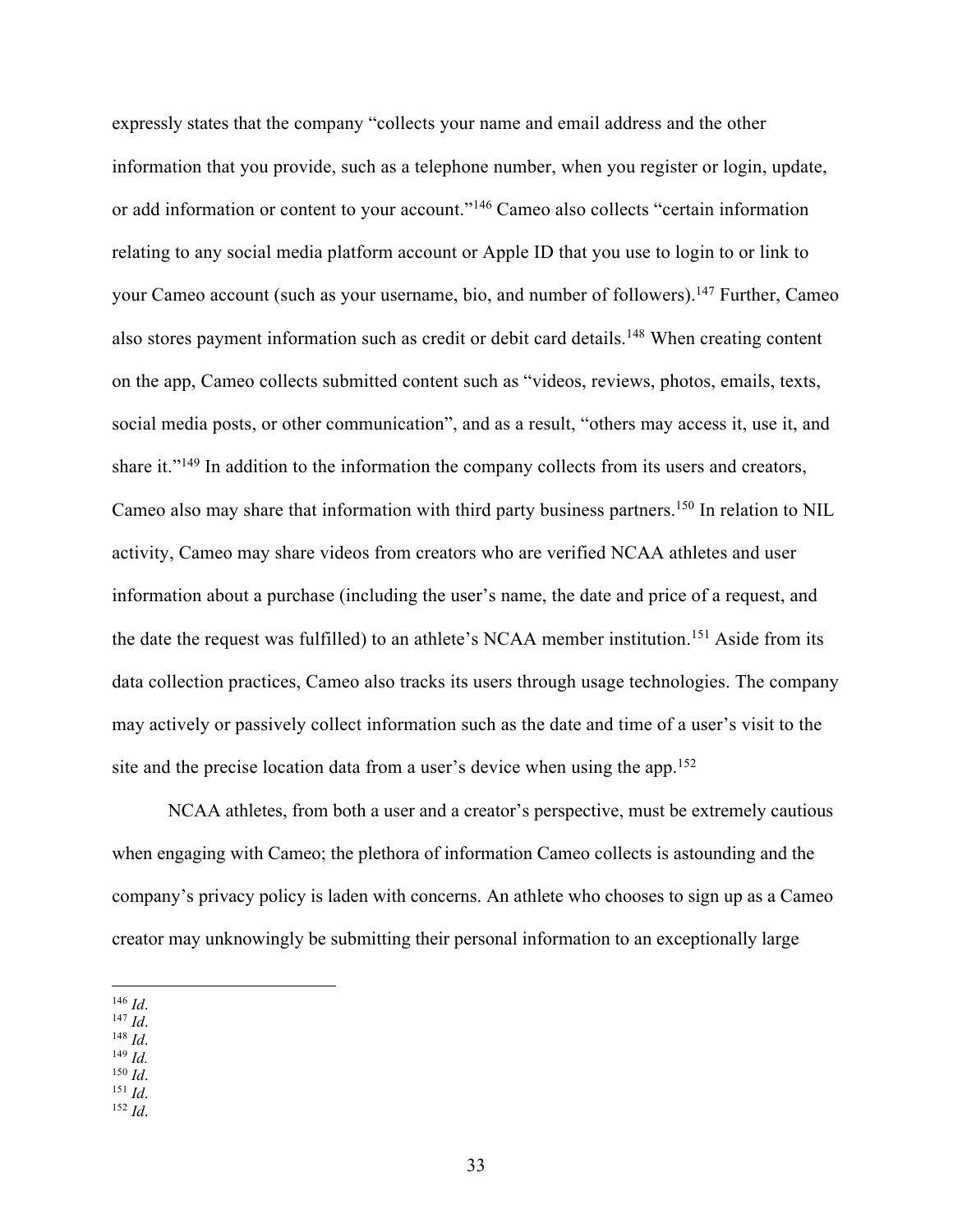audit by the company in which the only consideration offered to the athlete is the opportunity to better connect with fans and receive payments for the videos the athlete records. Although the opportunity to profit from one's NIL through Cameo may be easier and more accessible than seeking an endorsement deal, athletes should weigh the benefits of their choice against the possible negatives that may evolve from it. Further, even if an athlete decided to create content though Cameo, it is unknown if the athlete's content could be protected under FERPA. If the athlete signs up as an individual creator on their own accord, it is unlikely any video created would be subject to the statute. Unless a university itself created a Cameo account and then allowed its athletes to record videos from the school-owned account, videos created by individual athletes outside of university control would likely not be considered records "directly related to a student or maintained by an educational agency."153 The university would likely need to be directly involved with the creation or maintenance of the videos in order for the content to be considered education records under FERPA and worthy of the disclosure and privacy protections.

Another NIL business sector that may infringe upon college athletes' privacy rights is the video game industry. In 2009, a former college quarterback brought suit against the NCAA, video game publisher EA Sports, and the College Licensing Company alleging the parties infringed student athletes' publicity rights by using the athletes' names and likenesses in the popular EA Sports *NCAA Football* video game franchise. <sup>154</sup> In *Keller v. Electronic Arts Inc.*, 724 F.3d 1268 (9th Cir. 2013)., the athletes argued that playable characters in the video games wore the same numbers as the athletes in real life, exhibited extremely similar physical appearances to

<sup>153</sup> FERPA § 99.3. 154 *Keller v. Electronic Arts Inc.*, 724 F.3d 1268 (9th Cir. 2013).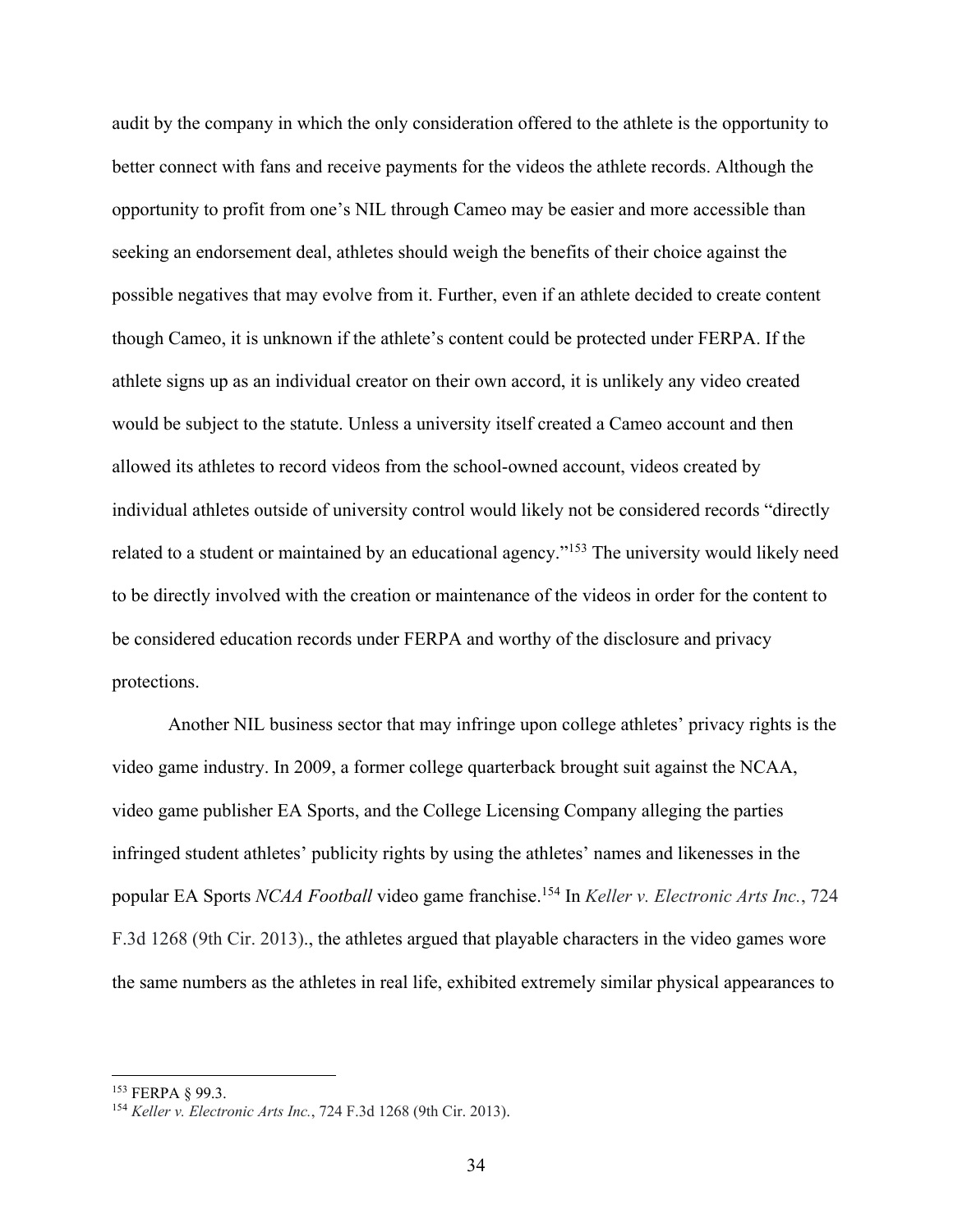the student-athletes, and displayed the athletes' actual age, height, and weight information.155 EA Sports eventually discontinued the video game franchise in 2013, but the video game developer is rumored to rerelease the franchise in 2023 as a result of the new NCAA NIL policy.156 EA Sports is again working with the College Licensing Company to obtain licensing from more than 100 universities to use official logos, uniform designs, mascots, school-owned band recordings, and stadium architecture in the game.<sup>157</sup> Now, since college athletes are able to profit from their NIL, it is possible EA Sports may request schools to release information on their school's football players to be used in the game.

The return of the beloved game franchise has been well received from a large portion of sports media and NCAA athletes themselves, as student-athletes are excited not only to potentially receive compensation for offering their name, image, and likeness for the game, but also simply because they get to be represented and portrayed in a popular video game series. Although the prospect of playing EA Sports *NCAA Football* using one's own school and potentially controlling oneself in a video game does seem enticing, athletes should still consider the tradeoff of leveraging their NIL for profit in this scenario. It is likely EA Sports will want to receive official headshot pictures of athletes to use for player profiles within the game and could include other information such as an athlete's age, height, weight, and possibly birthplace or hometown. Popularity and notoriety are sure to be the fruits of such an engagement but providing such personal information may not be worth the reward for some athletes. Upon a possible request by EA Sports to NCAA institutions to disclose athlete PII to use within their games,

<sup>155</sup> Leah M. Chamberlin, Note, *Student Athletes and the Deprivation of Rights of Privacy and Publicity - Are Fantasy Sports Leagues Infringing Upon the Rights of College Athletes? If So, What Constitutes a Viable Solution?*, 88 U. DET. MERCY L. REV. 555 (2011).

<sup>156</sup> Brian Mazique, *EA Sports College Football Release Date and Details Leaked: Report*, FORBES (Mar. 11, 2021, 6:18 PM), https://www.forbes.com/sites/brianmazique/2021/03/11/ea-sports-college-football-release-date-anddetails-leaked-report/?sh=7bcccf7e5891. 157 *Id*.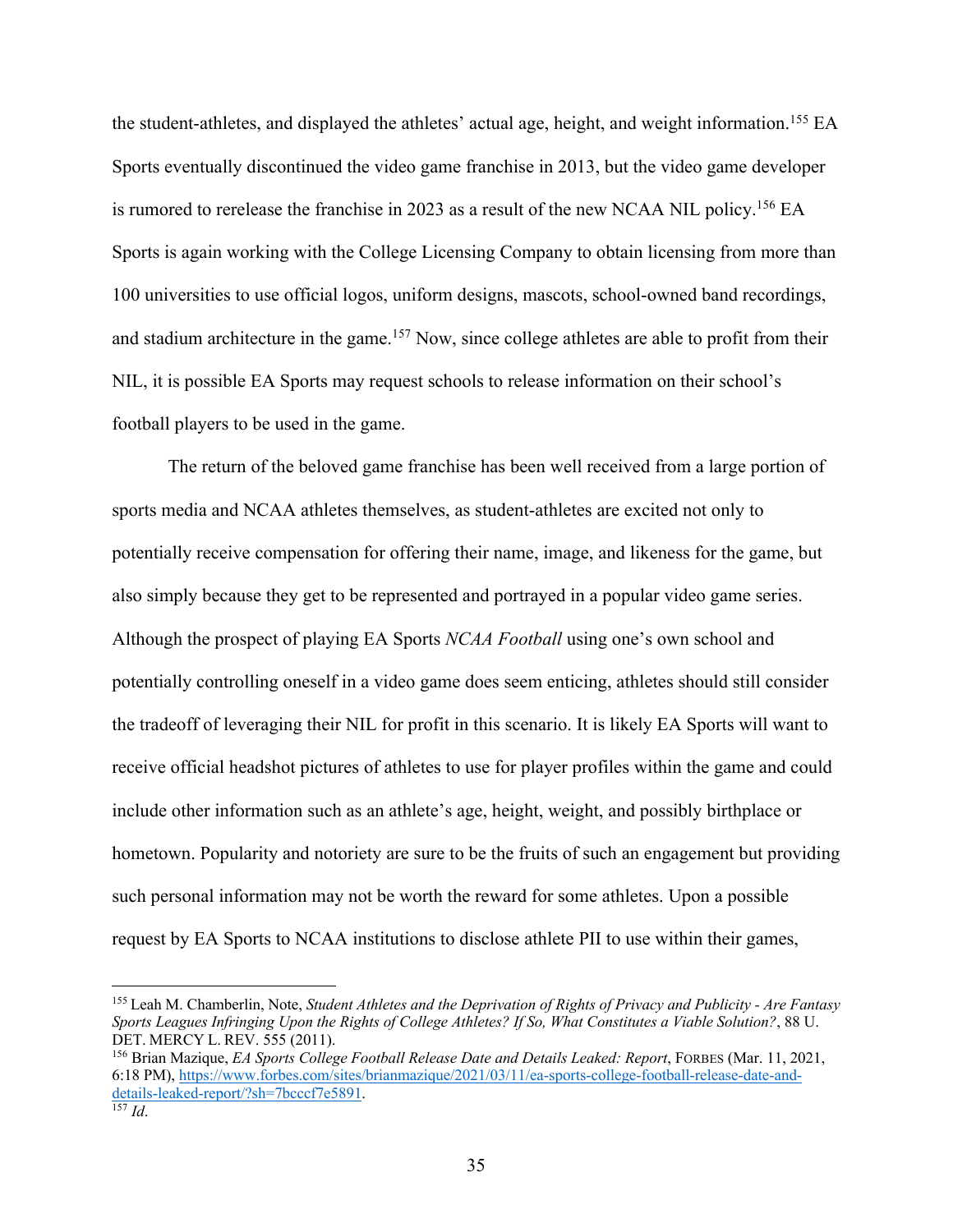FERPA dictates that athletes will have the ability to refuse disclosure of PII to EA Sports unless consent is given. Athletes weary about having their personal image displayed in-game and stored in the developer's archives may refuse to disclose their picture but opt only to disclose the PII they are comfortable sharing in order to still be included in the game. As the new *NCAA College Football* game release date approaches, it will be interesting to witness how both institutions and collegiate football players interact with game developers seeking personal information and if athletes will be willing to disclose PII in order to become enshrined in video game history.

### V. CONCLUSIONS

In this new age of college athletics, athletes are able to take advantage of the unprecedented opportunity to profit from their name, image, and likeness. However, aside from the NCAA interim NIL policy, state specific NIL laws, and institutional policies, there is no uniform federal legislation that handles collegiate athlete disclosures and protects personally identifiable information. New and introduced legislation surrounding college athletes' privacy rights should consider other foreign and domestic legislation for data collection and personal privacy and be focused heavily on NIL interactions to protect the disclosure, collection, distribution, and sale of athlete personal information subject to their knowledge or consent.

Although introduced legislation has attempted to tackle the issue of athlete disclosures, the NCAA and the federal government should look to other foreign laws for inspiration. The first example of major foreign legislation is the European Union's General Data Protection Regulation (GDPR). The GDPR lays down rules relating to the protection of natural persons with regard to the processing of personal data and rules relating to the free movement of personal data.158 The GDPR defines personal data as "any information relating to an identified or

<sup>158</sup> 2016 O.J. (L 119) [hereinafter GDPR].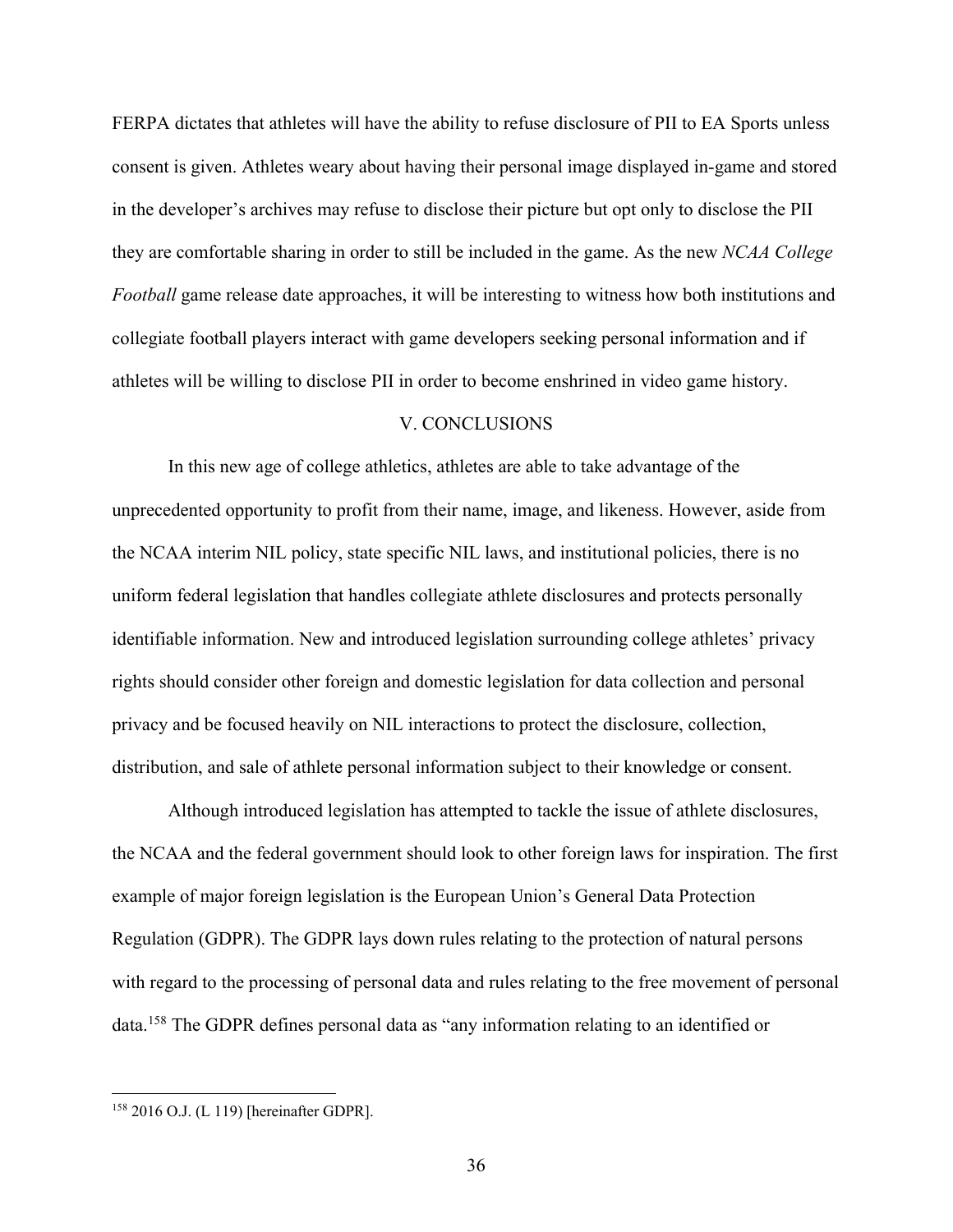identifiable natural person", or for purposes of the regulation, a "data subject". Data collection, or "processing", is defined as "any operation or set of operations which is performed on personal data or on sets of personal data, whether or not by automated means, such as collection, recording, organization, structuring, storage, or disclosure, among other means."159 Lastly, a "controller" within the regulation is defined as a "natural or legal person, public authority, agency or other body which, alone or jointly with others, determines the purposes and means of the processing of personal data."160

When personal data relating to the data subject is collected, the GDPR mandates a controller to provide the data subject with the purposes of the processing for which the personal data are intended<sup>161</sup>, the legitimate interests pursued by the controller or by a third party<sup>162</sup>, the recipients or categories of recipients of the personal data<sup>163</sup>, and among others, the existence of the right to request from the controller access to and rectification or erasure of personal data or restriction of processing concerning the data subject or to object to processing.<sup>164</sup> Additionally, where the controller intends to further process the personal data for a purpose other than that for which the personal data were collected, the controller shall provide the data subject prior to that further processing with information on that other purpose.<sup>165</sup> Further, and more related to NCAA NIL engagements, the GDPR states "where personal data are processed for direct marketing purposes, the data subject shall have the right to object at any time to processing of personal data concerning him or her for such marketing."166

- 160 GDPR § 107.<br>
161 GDPR § 8.<br>
162 GDPR § 36.<br>
163 GDPR § 41.<br>
164 *Id.*
- 
- 

<sup>159</sup> GDPR § 106.

<sup>165</sup> *Id.*

<sup>166</sup> GDPR § 45.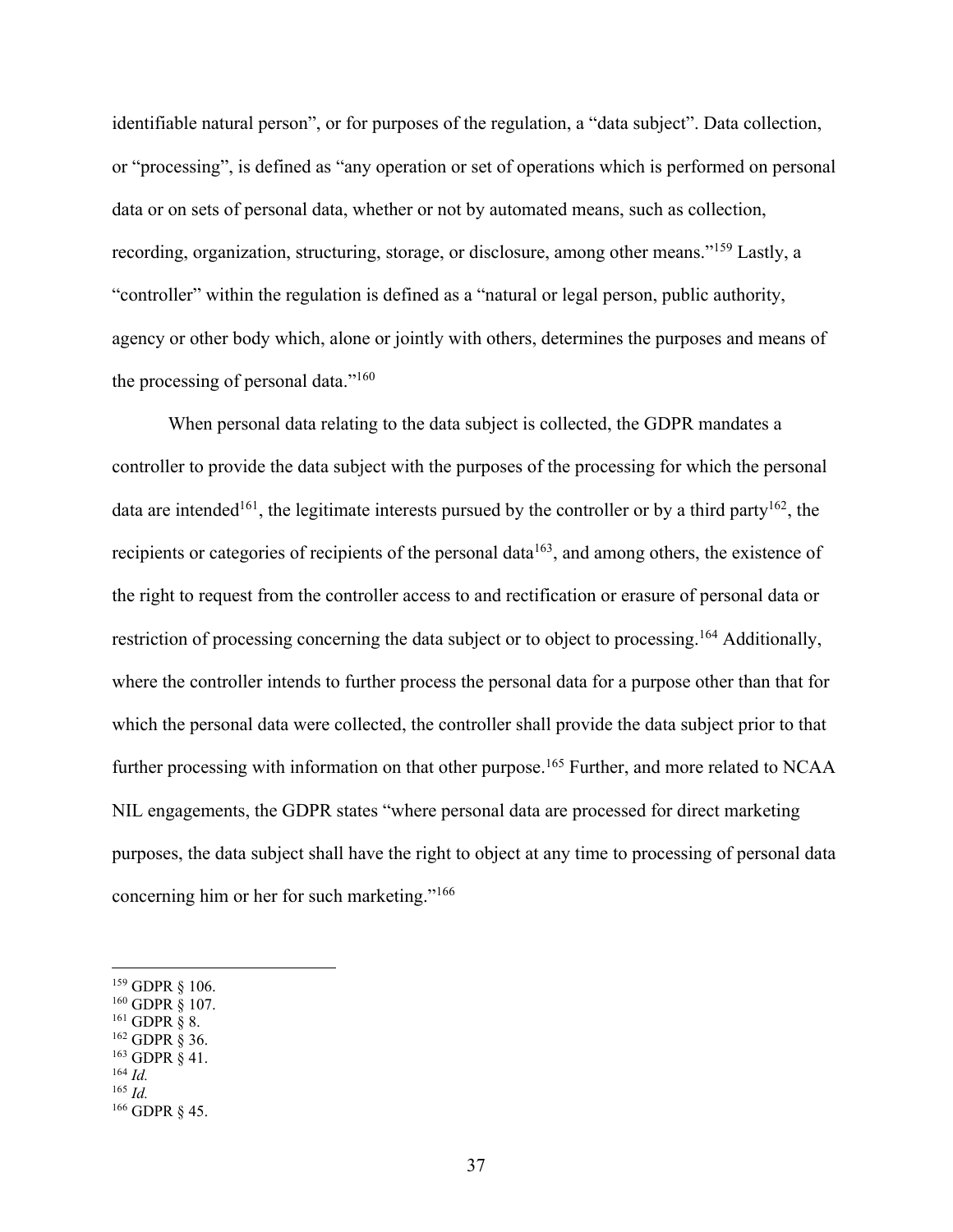Another foreign law that could provide insight into how the NCAA or federal legislation can approach athlete privacy in NIL engagements is India's Personal Data Protection Bill (PDPB) which was enacted in 2019. Among other goals, the PDPB provides individuals with personal data privacy protection, specifies the flow and usage of personal data, creates a relationship of trust between persons and entities processing the personal data, and protects the rights of individuals whose personal data are processed. <sup>167</sup> The PDPB immediately states that "no personal data shall be processed by any person, except for any specific, clear, and lawful purpose"<sup>168</sup> and "personal data shall be collected only to the extent that is necessary for the purposes of processing of such personal data."169 Like the GDPR, when personal data is collected, the PDPB gives the data principal (the person who's information is being collected) "notice to the purposes for which the personal data is to be processed, the right of the data principal to withdraw his consent, the basis for such processing, and the source of such collection."170 Further, the PDPB specifies that consent given by the data principal must be "free, informed, specific, clear, and capable of being withdrawn."171 However, the PDPB does state that personal data can be processed without consent under certain exceptions. The exception most applicable to NCAA NIL engagements is if there is any public interest in processing data.172 Under the PDPB, the data principle is awarded notable rights including a summary of processing activities undertaken with respect to the personal data of the data principal<sup>173</sup> and, where the data principal requests any personal data to be erased, all relevant parties to the processing of the data principal's information will be notified of the requested erasure

<sup>&</sup>lt;sup>167</sup> Personal Data Protection Bill, 2019, Bill No. 373 of 2019, (Dec. 11, 2019), India. [hereinafter PDPB]. <sup>168</sup> PDPB § 2(4).

 $169$  PDPB § 2 (6).

 $170$  PDPB § 2(7)(1)(a-f).

<sup>&</sup>lt;sup>171</sup> PDPB  $\frac{2(11)(2)(a-e)}{2}$ .

<sup>&</sup>lt;sup>172</sup> PDPB § 3(14)(1)(c).

<sup>&</sup>lt;sup>173</sup> PDPB § 5(17)(1)(c).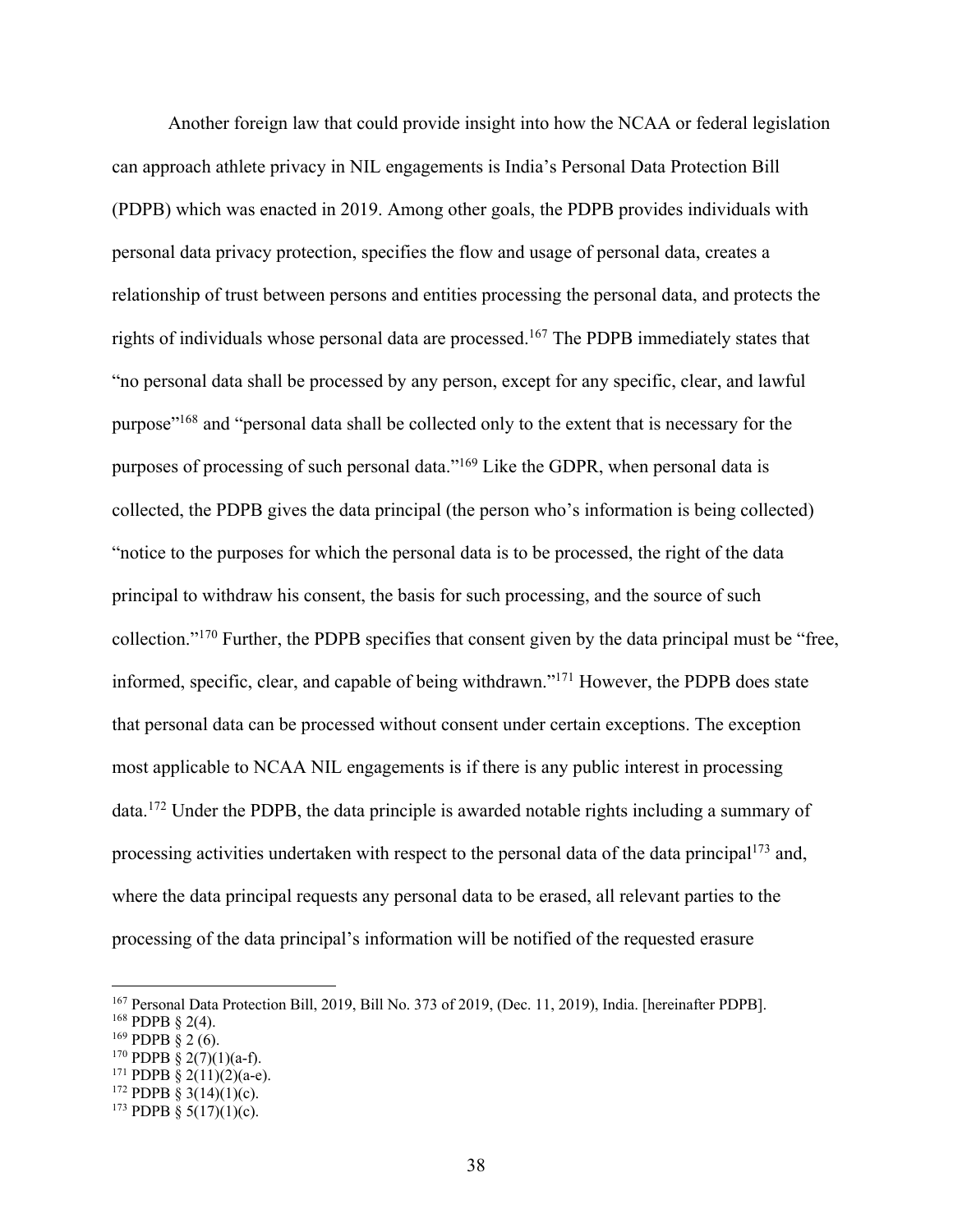"especially where such action may have an impact on the rights and interests of the data principal or on decisions made regarding them."174

New and introduced NIL legislation can follow ideas stemming from India's PDPB. Federal legislation could require schools to obtain consent that satisfies the five-part PDPB consent standard, allow college athletes to receive a summary of how their data was processed, and force relevant parties to erase athletes' PII when requested, especially in cases where using such data may have an impact on the interests or rights of the athlete. In action, when an athlete's data is collected, their affirmative disclosure and consent will be the product of a multi-step process, the athlete will be able to know exactly what is happening with their personal data, and especially in cases where an NIL engagement contravenes their rights or interests, athletes would feel safe requesting their information to be destroyed.

Implementing language similar to the GDPR and PDPB into proposed NIL legislation would present a substantial framework and a wide range of awarded protections to athletes. When personally identifiable information is collected, athletes would feel safe knowing an incredible amount of information can be provided to them including who is collecting their PII and where it is being sent, the purposes and summaries of the collection, and the right to request their information to be erased. More specifically, when personal information is collected for NIL marketing purposes, or if the data processing has an impact on an athlete's rights and interests, athletes would be able to object to the processing of their PII. The NCAA and the states who have yet to enact NIL legislation should feel inspired to view the GDPR and PDPB as examples that relate to the biggest issues facing NIL student-athlete privacy legal landscape. If and when the NCAA, or the rest of the nation's states, decide to implement their final NIL policies, college

 $174$  PDPB § 5(18)(4).